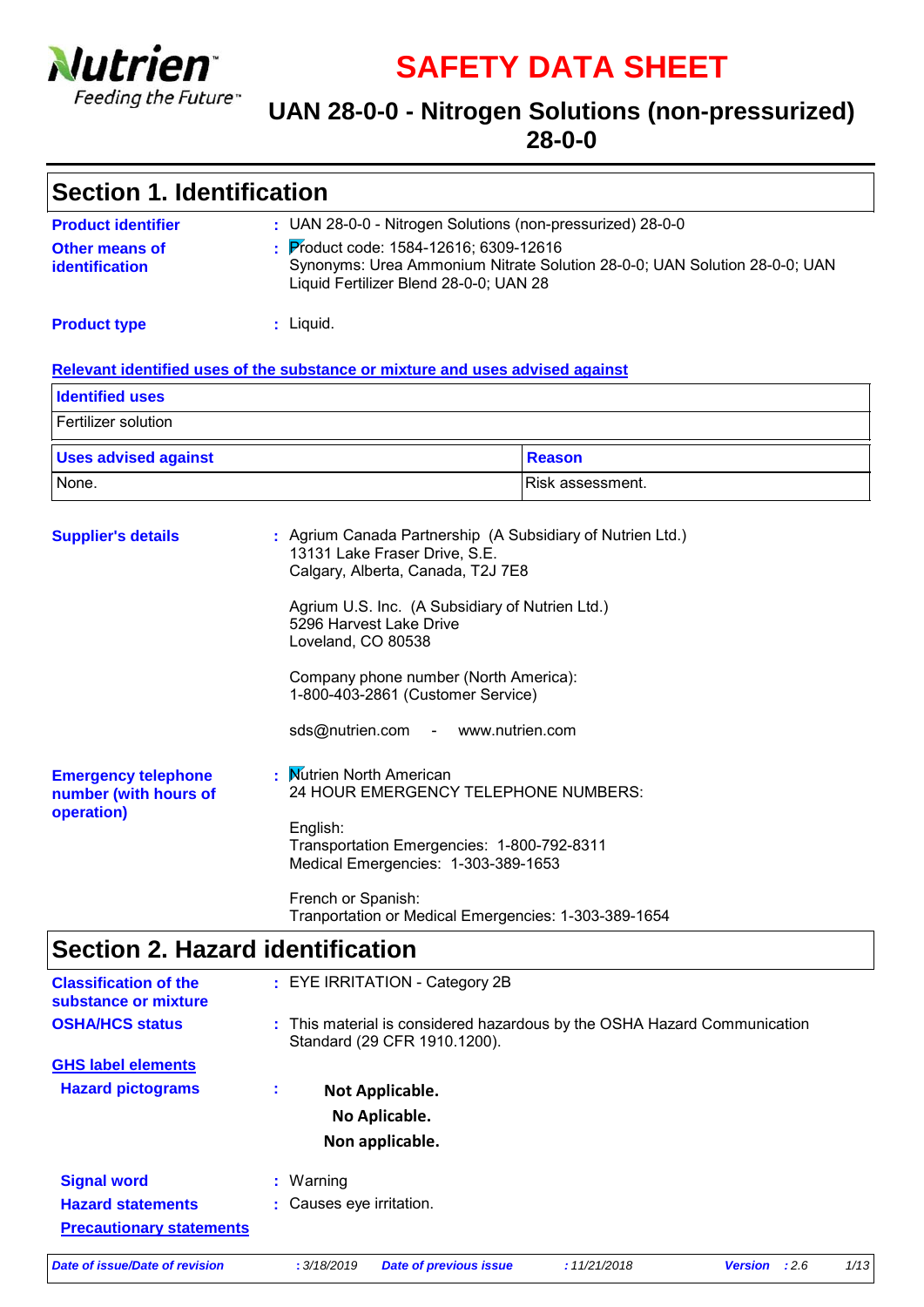## **Section 2. Hazard identification**

| <b>General</b>                                                              | : Not applicable.                                                                                                                                                                           |
|-----------------------------------------------------------------------------|---------------------------------------------------------------------------------------------------------------------------------------------------------------------------------------------|
| <b>Prevention</b>                                                           | : Wash hands thoroughly after handling.                                                                                                                                                     |
| <b>Response</b>                                                             | : IF IN EYES: Rinse cautiously with water for several minutes. Remove contact<br>lenses, if present and easy to do. Continue rinsing. If eye irritation persists: Get<br>medical attention. |
| <b>Storage</b>                                                              | : Not applicable.                                                                                                                                                                           |
| <b>Disposal</b>                                                             | : Not applicable.                                                                                                                                                                           |
| <b>Supplemental label</b><br>elements                                       | : None known.                                                                                                                                                                               |
| <b>Other hazards which do not : None known.</b><br>result in classification |                                                                                                                                                                                             |

## **Section 3. Composition/information on ingredients**

| Mixture<br><b>Substance/mixture</b> |            |                   |
|-------------------------------------|------------|-------------------|
| Ingredient name                     | $\%$ (w/w) | <b>CAS number</b> |
| Ammonium nitrate                    | 40         | 6484-52-2         |
| Urea                                | 30         | 57-13-6           |
| Water                               | 30         | 7732-18-5         |

Any concentration shown as a range is to protect confidentiality or is due to batch variation.

**There are no additional ingredients present which, within the current knowledge of the supplier and in the concentrations applicable, are classified as hazardous to health or the environment and hence require reporting in this section.**

**Occupational exposure limits, if available, are listed in Section 8.**

### **Section 4. First-aid measures**

| <b>Section 4. First-aid measures</b>               |                                                                                                                                                                                                                                                                                                                                                                                                                                                                                                                                                                                                                                                                                                                                                                                                                                                                                                                                                                                                                                                                    |  |  |
|----------------------------------------------------|--------------------------------------------------------------------------------------------------------------------------------------------------------------------------------------------------------------------------------------------------------------------------------------------------------------------------------------------------------------------------------------------------------------------------------------------------------------------------------------------------------------------------------------------------------------------------------------------------------------------------------------------------------------------------------------------------------------------------------------------------------------------------------------------------------------------------------------------------------------------------------------------------------------------------------------------------------------------------------------------------------------------------------------------------------------------|--|--|
| <b>Description of necessary first aid measures</b> |                                                                                                                                                                                                                                                                                                                                                                                                                                                                                                                                                                                                                                                                                                                                                                                                                                                                                                                                                                                                                                                                    |  |  |
| <b>Eye contact</b>                                 | : Begin eye irrigation immediately. Exposures to eye irritants may require medical<br>evaluation following decontamination if pain or irritation persists. Immediately rinse<br>eyes with large quantities of water or saline for a minimum of 15 minutes. If<br>possible, remove contact lenses being careful not to cause additional eye damage.<br>If the initial water supply is insufficient, keep the affected area wet with a moist cloth<br>and transfer the person to the nearest place where rinsing can be continued for the<br>recommended length of time. For additional advice call the medical emergency<br>number on this SDS or your poison center or doctor.                                                                                                                                                                                                                                                                                                                                                                                     |  |  |
| <b>Inhalation</b>                                  | : Remove person to fresh air. No known significant effects. Seek medical attention<br>for any signs of wheezing and/or breathing difficulties. For additional advice call the<br>medical emergency number on this SDS or your poison center or medical provider.                                                                                                                                                                                                                                                                                                                                                                                                                                                                                                                                                                                                                                                                                                                                                                                                   |  |  |
| <b>Skin contact</b>                                | No known significant effects. Rinse the affected areas with water. Remove<br>contaminated clothing, jewelry, and shoes. Wash/clean items before reuse. Seek<br>medical attention for persistent skin pain or irritation. For additional advice call the<br>medical emergency number on this SDS or your poison center or doctor.                                                                                                                                                                                                                                                                                                                                                                                                                                                                                                                                                                                                                                                                                                                                   |  |  |
| <b>Ingestion</b>                                   | Nitrate based product. May be irritating to mouth, throat and stomach. May cause<br>methemoglobinemia (a condition that interferes with the oxygen-carrying capacity of<br>the blood) if ingested in large quantities or over a prolonged period of time. Oral<br>exposures: if the affected person requires CPR, avoid mouth to mouth contact. Do<br>not induce vomiting. If vomiting occurs, attempt to keep head lower than chest so<br>that vomit does not enter the lungs. Wash (decontaminate) face and mouth with<br>water to remove visible material. If the exposed person is conscious and can<br>swallow, give 1-2 sips of water. Do not give anything else by mouth. Loosen tight<br>clothing such as collar, tie, belt or waistband to prevent any breathing restrictions.<br>Call for emergency transportation to a hospital if the exposed person feels sick or<br>has breathing difficulties, or a large amount is suspected ingested. For additional<br>advice, call the medical emergency number on this SDS or your poison center or<br>doctor. |  |  |
|                                                    | Most important symptoms/effects, acute and delayed                                                                                                                                                                                                                                                                                                                                                                                                                                                                                                                                                                                                                                                                                                                                                                                                                                                                                                                                                                                                                 |  |  |
| Date of issue/Date of revision                     | 2/13<br>: 3/18/2019<br><b>Date of previous issue</b><br>:11/21/2018<br><b>Version</b><br>:2.6                                                                                                                                                                                                                                                                                                                                                                                                                                                                                                                                                                                                                                                                                                                                                                                                                                                                                                                                                                      |  |  |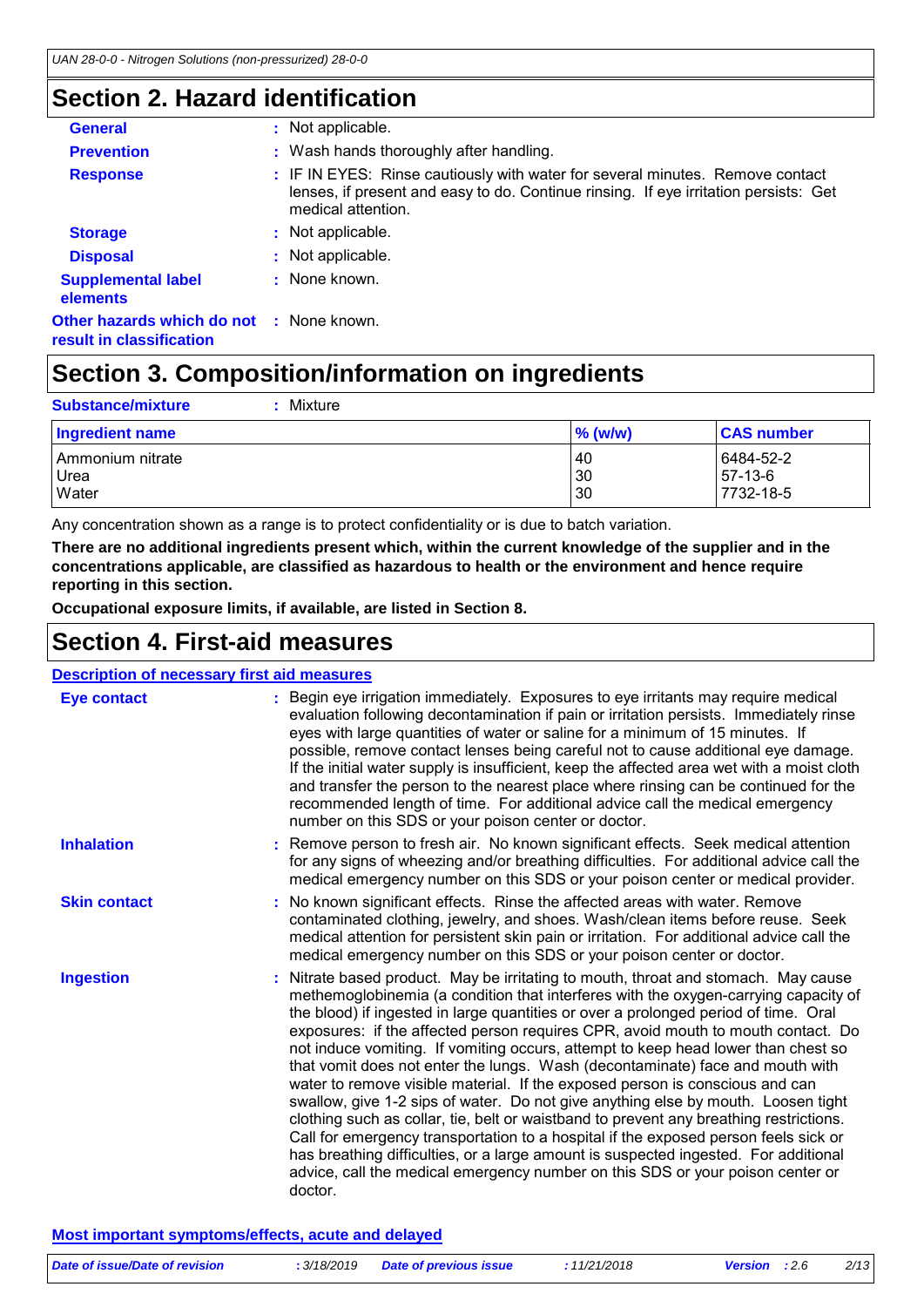## **Section 4. First-aid measures**

| <b>Potential acute health effects</b><br>: Causes eye irritation.<br><b>Eye contact</b><br><b>Inhalation</b><br>No known significant effects or critical hazards.<br>: No known significant effects or critical hazards.<br><b>Skin contact</b><br>: May be irritating to the digestive tract. May cause nausea, vomiting, diarrhea, and<br><b>Ingestion</b><br>oxygen-carrying capacity of the blood) if ingested in large quantities or over a<br>prolonged period of time. Persons with methemoglobinemia may have blue tinge<br>color to lips, nails, and skin. Also they may have shortness of breath or trouble<br>breathing. Persons more susceptible to methemoglobinemia include: very young<br>(COPD), anemia, coronary artery disease, recent surgery or infection, and those<br>with a genetic deficiency of G-6-PD.<br>Over-exposure signs/symptoms<br>: Adverse symptoms may include the following:<br><b>Eye contact</b><br>irritation<br>watering<br>redness<br><b>Inhalation</b><br>: No specific data.<br>: No specific data.<br><b>Skin contact</b><br>: Over-exposure by ingestion is unlikely under normal working conditions. Adverse<br><b>Ingestion</b><br>symptoms may include the following:<br>nausea or vomiting<br>stomach pains<br>diarrhea<br>Methemoglobinemia (see Acute Health Effects) |  |                                                                                                                                                                          |
|---------------------------------------------------------------------------------------------------------------------------------------------------------------------------------------------------------------------------------------------------------------------------------------------------------------------------------------------------------------------------------------------------------------------------------------------------------------------------------------------------------------------------------------------------------------------------------------------------------------------------------------------------------------------------------------------------------------------------------------------------------------------------------------------------------------------------------------------------------------------------------------------------------------------------------------------------------------------------------------------------------------------------------------------------------------------------------------------------------------------------------------------------------------------------------------------------------------------------------------------------------------------------------------------------------------------------|--|--------------------------------------------------------------------------------------------------------------------------------------------------------------------------|
|                                                                                                                                                                                                                                                                                                                                                                                                                                                                                                                                                                                                                                                                                                                                                                                                                                                                                                                                                                                                                                                                                                                                                                                                                                                                                                                           |  |                                                                                                                                                                          |
|                                                                                                                                                                                                                                                                                                                                                                                                                                                                                                                                                                                                                                                                                                                                                                                                                                                                                                                                                                                                                                                                                                                                                                                                                                                                                                                           |  |                                                                                                                                                                          |
|                                                                                                                                                                                                                                                                                                                                                                                                                                                                                                                                                                                                                                                                                                                                                                                                                                                                                                                                                                                                                                                                                                                                                                                                                                                                                                                           |  |                                                                                                                                                                          |
|                                                                                                                                                                                                                                                                                                                                                                                                                                                                                                                                                                                                                                                                                                                                                                                                                                                                                                                                                                                                                                                                                                                                                                                                                                                                                                                           |  |                                                                                                                                                                          |
|                                                                                                                                                                                                                                                                                                                                                                                                                                                                                                                                                                                                                                                                                                                                                                                                                                                                                                                                                                                                                                                                                                                                                                                                                                                                                                                           |  | abdominal pain. May cause methemoglobinemia (a condition that interferes with the<br>(less than 3 months), the elderly, those with chronic obstructive pulmonary disease |
|                                                                                                                                                                                                                                                                                                                                                                                                                                                                                                                                                                                                                                                                                                                                                                                                                                                                                                                                                                                                                                                                                                                                                                                                                                                                                                                           |  |                                                                                                                                                                          |
|                                                                                                                                                                                                                                                                                                                                                                                                                                                                                                                                                                                                                                                                                                                                                                                                                                                                                                                                                                                                                                                                                                                                                                                                                                                                                                                           |  |                                                                                                                                                                          |
|                                                                                                                                                                                                                                                                                                                                                                                                                                                                                                                                                                                                                                                                                                                                                                                                                                                                                                                                                                                                                                                                                                                                                                                                                                                                                                                           |  |                                                                                                                                                                          |
|                                                                                                                                                                                                                                                                                                                                                                                                                                                                                                                                                                                                                                                                                                                                                                                                                                                                                                                                                                                                                                                                                                                                                                                                                                                                                                                           |  |                                                                                                                                                                          |
|                                                                                                                                                                                                                                                                                                                                                                                                                                                                                                                                                                                                                                                                                                                                                                                                                                                                                                                                                                                                                                                                                                                                                                                                                                                                                                                           |  |                                                                                                                                                                          |

#### **Indication of immediate medical attention and special treatment needed, if necessary**

| <b>Notes to physician</b>         | $\mathbb{R}$ M case of inhalation of decomposition products (carbon monoxide, carbon dioxide,<br>nitrogen oxides) in a fire, symptoms may be delayed. The exposed person may<br>need to be kept under medical surveillance for up to 72 hours. In cases of<br>suspected methemoglobinemia, monitor methemoglobin blood levels. Treatment is<br>supportive; methylene blue may be indicated based on patient severity. 24 Hr<br>Medical Emergency telephone number for professional support - From Canada or<br>the U.S., English: 1-303-389-1653; French or Spanish: 1-303-389-1654. |
|-----------------------------------|--------------------------------------------------------------------------------------------------------------------------------------------------------------------------------------------------------------------------------------------------------------------------------------------------------------------------------------------------------------------------------------------------------------------------------------------------------------------------------------------------------------------------------------------------------------------------------------|
| <b>Specific treatments</b>        | : Call the medical emergency number on this SDS or your poison center or doctor<br>immediately if large quantities have been ingested. In cases of suspected<br>methemoglobinemia, methylene blue may be indicated based on patient severity.                                                                                                                                                                                                                                                                                                                                        |
| <b>Protection of first-aiders</b> | : No action shall be taken involving any personal risk or without suitable training.<br>Mouth-to-mouth resuscitation of oral exposure patients is not recommended. First-<br>aiders with contaminated clothing should be properly decontaminated.                                                                                                                                                                                                                                                                                                                                    |

**See toxicological information (Section 11)**

## **Section 5. Fire-fighting measures**

### **Extinguishing media**

| <b>Suitable extinguishing</b><br>media | surrounding fire. | Non-flammable. Material will not burn. Use an extinguishing agent suitable for the |
|----------------------------------------|-------------------|------------------------------------------------------------------------------------|
| Unsuitable extinguishing<br>media      | None known.       |                                                                                    |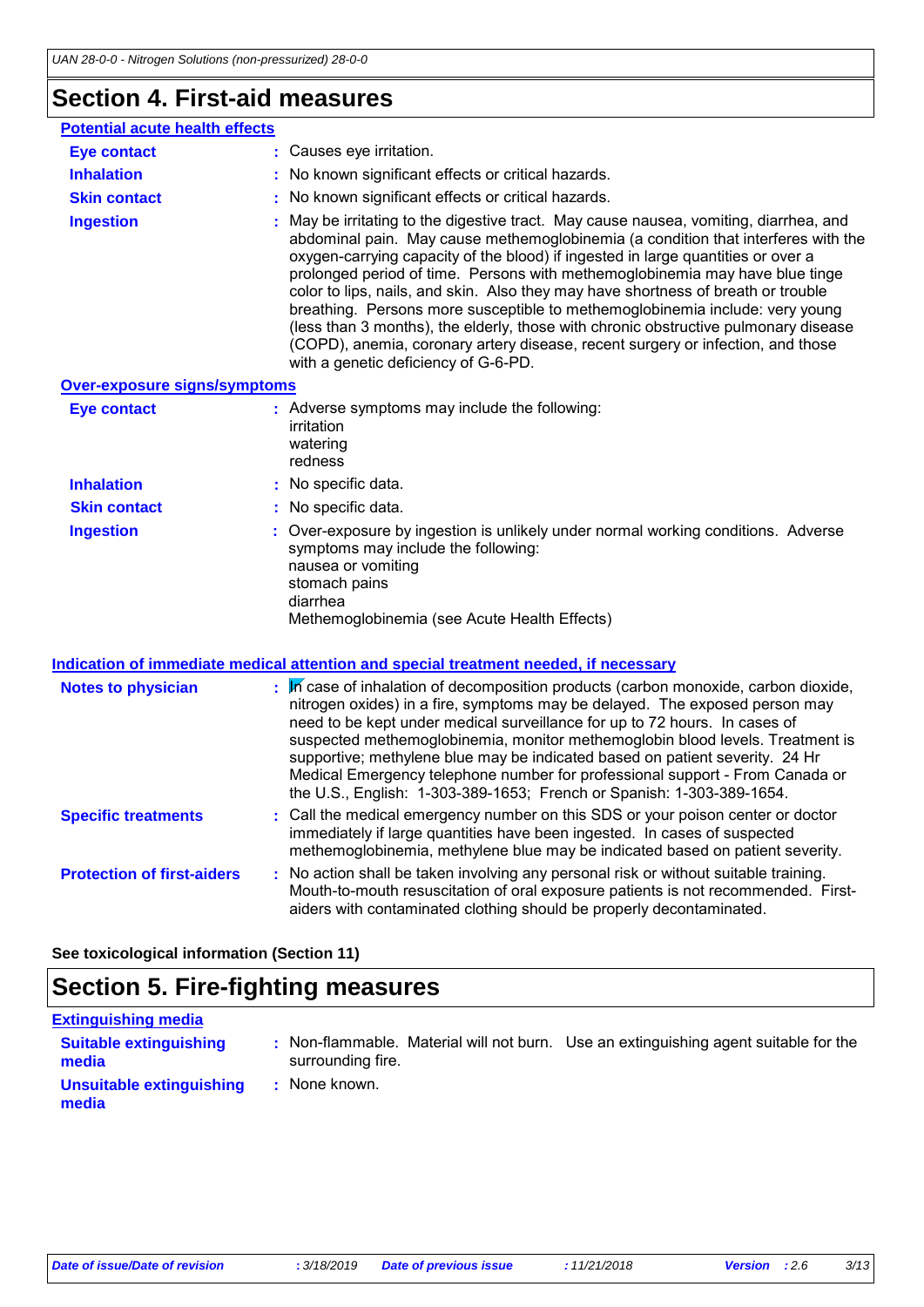## **Section 5. Fire-fighting measures**

| <b>Specific hazards arising</b><br>from the chemical     |    | : Not an oxidizer at the manufactured concentration. It may become an oxidizing<br>liquid if concentrated by evaporation. If evaporated to dryness, the product acts as<br>an oxidizing agent, and supports combustion by liberating oxygen even if smothered.<br>Cool containing vessels with flooding quantities of water until well after fire is out. A<br>self contained breathing apparatus should be used to avoid inhalation of toxic fumes.<br>When heated to decomposition it emits toxic fumes (NH3, N0, N02).<br>Contaminated water can cause environmental damage. Contain and collect water<br>used to fight fire. |
|----------------------------------------------------------|----|----------------------------------------------------------------------------------------------------------------------------------------------------------------------------------------------------------------------------------------------------------------------------------------------------------------------------------------------------------------------------------------------------------------------------------------------------------------------------------------------------------------------------------------------------------------------------------------------------------------------------------|
| <b>Hazardous thermal</b><br>decomposition products       | ÷. | Decomposes on heating. Decomposition products may include the following<br>materials:<br>carbon dioxide<br>carbon monoxide<br>nitrogen oxides                                                                                                                                                                                                                                                                                                                                                                                                                                                                                    |
| <b>Special protective actions</b><br>for fire-fighters   |    | : Promptly isolate the scene by removing all persons from the vicinity of the incident if<br>there is a fire. No action shall be taken involving any personal risk or without<br>suitable training.                                                                                                                                                                                                                                                                                                                                                                                                                              |
| <b>Special protective</b><br>equipment for fire-fighters |    | : Fire-fighters should wear appropriate protective equipment and self-contained<br>breathing apparatus (SCBA) with a full face-piece operated in positive pressure<br>mode.                                                                                                                                                                                                                                                                                                                                                                                                                                                      |
| <b>Remark</b>                                            |    | Dangerous if allowed to dry out. Residue may exhibit oxidizing properties.                                                                                                                                                                                                                                                                                                                                                                                                                                                                                                                                                       |

### **Section 6. Accidental release measures**

|                                                       | <b>Personal precautions, protective equipment and emergency procedures</b>                                                                                                                                                                                                                                                                                                                                                      |
|-------------------------------------------------------|---------------------------------------------------------------------------------------------------------------------------------------------------------------------------------------------------------------------------------------------------------------------------------------------------------------------------------------------------------------------------------------------------------------------------------|
| For non-emergency<br>personnel                        | : No action shall be taken involving any personal risk or without suitable training.<br>Keep unnecessary and unprotected personnel from entering. Put on appropriate<br>personal protective equipment.                                                                                                                                                                                                                          |
|                                                       | For emergency responders : If specialized clothing is required to deal with the spillage, take note of any<br>information in Section 8 on suitable and unsuitable materials. See also the<br>information in "For non-emergency personnel".                                                                                                                                                                                      |
| <b>Environmental precautions</b>                      | : Avoid dispersal of spilled material and runoff and contact with soil, waterways,<br>drains and sewers. Inform the relevant authorities if the product has caused<br>adverse impacts (sewers, waterways, soil or air).                                                                                                                                                                                                         |
| Methods and materials for containment and cleaning up |                                                                                                                                                                                                                                                                                                                                                                                                                                 |
| <b>Small spill</b>                                    | : Use personal protective equipment as required. Stop leak if without risk. Move<br>containers from spill area. Dilute with water and mop up if water-soluble.<br>Alternatively, or if water-insoluble, absorb with an inert dry material and place in an<br>appropriate waste disposal container. Dispose of via a licensed waste disposal<br>contractor.                                                                      |
| <b>Large spill</b>                                    | : Use personal protective equipment as required. Stop leak if without risk. Move<br>containers from spill area. Prevent entry into sewers, water courses, basements or<br>confined areas. Pump spilled material to a suitable, labeled container for recycling<br>or disposal. Dispose of via a licensed waste disposal contractor. Note: see Section<br>1 for emergency contact information and Section 13 for waste disposal. |

## **Section 7. Handling and storage**

### **Precautions for safe handling**

**Protective measures** : Put on appropriate personal protective equipment (see Section 8). Do not ingest. Avoid contact with eyes, skin and clothing. Avoid breathing vapor or mist. Keep in the original container or an approved alternative made from a compatible material, kept tightly closed when not in use. Empty containers retain product residue and can be hazardous.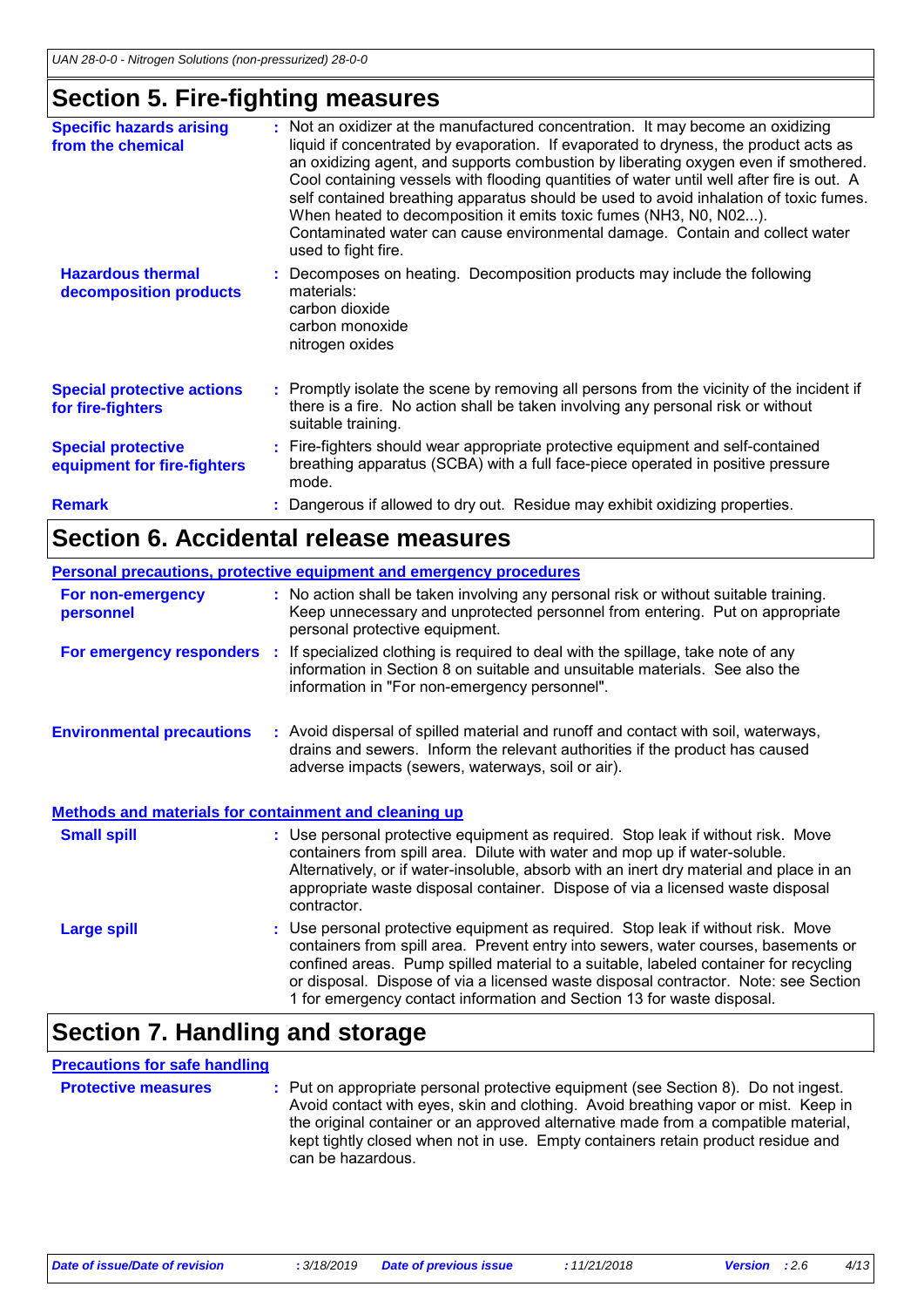### **Section 7. Handling and storage**

| <b>Advice on general</b><br>occupational hygiene                          | : Eating, drinking and smoking should be prohibited in areas where this material is<br>handled, stored and processed. Workers should wash hands and face before<br>eating, drinking and smoking. Remove contaminated clothing and protective<br>equipment before entering eating areas. See also Section 8 for additional<br>information on hygiene measures.                                                                                                                                                                                                                                                                                                                                                                                                                                                                                                                                                                                                                                                                         |
|---------------------------------------------------------------------------|---------------------------------------------------------------------------------------------------------------------------------------------------------------------------------------------------------------------------------------------------------------------------------------------------------------------------------------------------------------------------------------------------------------------------------------------------------------------------------------------------------------------------------------------------------------------------------------------------------------------------------------------------------------------------------------------------------------------------------------------------------------------------------------------------------------------------------------------------------------------------------------------------------------------------------------------------------------------------------------------------------------------------------------|
| <b>Conditions for safe storage,</b><br>including any<br>incompatibilities | : Store in accordance with local regulations. Store in original container protected<br>from direct sunlight in a dry, cool and well-ventilated area, away from incompatible<br>materials (see Section 10) and food and drink. Keep container tightly closed and<br>sealed until ready for use. Containers that have been opened must be carefully<br>resealed and kept upright to prevent leakage. Do not store in unlabeled containers.<br>Use appropriate containment to avoid environmental contamination. Incompatible<br>with copper alloys. May form corrosive sludge on prolonged storage. Contact your<br>sales representative or a metallurgical specialist to ensure compatability with your<br>equipment.                                                                                                                                                                                                                                                                                                                  |
|                                                                           | While UAN as produced is not classified as an oxidizer, it is important to prevent<br>conditions during handling and storage which may result in concentration of the<br>product which may encourage it to behave as an oxidizer. Ensure that UAN solution<br>pumps are thermally protected against exceeding a temperature of 66 deg. C (150)<br>deg. F). Also ensure that piping sytems, if insulated, are not externally heated (heat<br>traced). While this product, as produced, is not classified as an oxidizer, it is<br>important to prevent conditions during handling and storage which may result in<br>concentration of the product which may encourage it to behave as an oxidizer.<br>Ensure that pumps are thermally protected against exceeding a temperature of 66<br>deg. C (150 deg. F). Also ensure that piping sytems, if insulated, are not externally<br>heated (heat traced). Refer to NFPA 400 Hazardous Materials Code for further<br>information on the safe storage and handling of hazardous materials. |

### **Section 8. Exposure controls/personal protection**

#### **Control parameters**

#### **Occupational exposure limits**

| <b>Ingredient name</b>                     |                                                                                                                                                                                                                                                                                                                                 | <b>Exposure limits</b>                                                                                                                                                                                                                                                                                                                       |
|--------------------------------------------|---------------------------------------------------------------------------------------------------------------------------------------------------------------------------------------------------------------------------------------------------------------------------------------------------------------------------------|----------------------------------------------------------------------------------------------------------------------------------------------------------------------------------------------------------------------------------------------------------------------------------------------------------------------------------------------|
| <b>Canadian Regulations:</b>               |                                                                                                                                                                                                                                                                                                                                 | None assigned.                                                                                                                                                                                                                                                                                                                               |
| <b>U.S. Federal Regulations:</b>           |                                                                                                                                                                                                                                                                                                                                 | None assigned.                                                                                                                                                                                                                                                                                                                               |
| <b>Appropriate engineering</b><br>controls | airborne contaminants below any recommended or statutory limits.                                                                                                                                                                                                                                                                | : If user operations generate dust, fumes, gas, vapor or mist, use process enclosures,<br>local exhaust ventilation or other engineering controls to keep worker exposure to                                                                                                                                                                 |
| <b>Environmental exposure</b><br>controls  | : Emissions from ventilation or work process equipment should be checked to ensure<br>they comply with the requirements of environmental protection legislation. In some<br>cases, fume scrubbers, filters or engineering modifications to the process<br>equipment will be necessary to reduce emissions to acceptable levels. |                                                                                                                                                                                                                                                                                                                                              |
| <b>Individual protection measures</b>      |                                                                                                                                                                                                                                                                                                                                 |                                                                                                                                                                                                                                                                                                                                              |
| <b>Hygiene measures</b>                    | eating, smoking and using the lavatory and at the end of the working period.<br>safety showers are close to the workstation location.                                                                                                                                                                                           | : Wash hands, forearms and face thoroughly after handling chemical products, before<br>Appropriate techniques should be used to remove potentially contaminated clothing.<br>Wash contaminated clothing before reusing. Ensure that eyewash stations and                                                                                     |
| <b>Eye/face protection</b>                 | goggles.                                                                                                                                                                                                                                                                                                                        | : Safety eyewear complying with an approved standard should be used when a risk<br>assessment indicates this is necessary to avoid exposure to liquid splashes, mists,<br>gases or dusts. If contact is possible, the following protection should be worn,<br>unless the assessment indicates a higher degree of protection: chemical splash |
| <b>Skin protection</b>                     |                                                                                                                                                                                                                                                                                                                                 |                                                                                                                                                                                                                                                                                                                                              |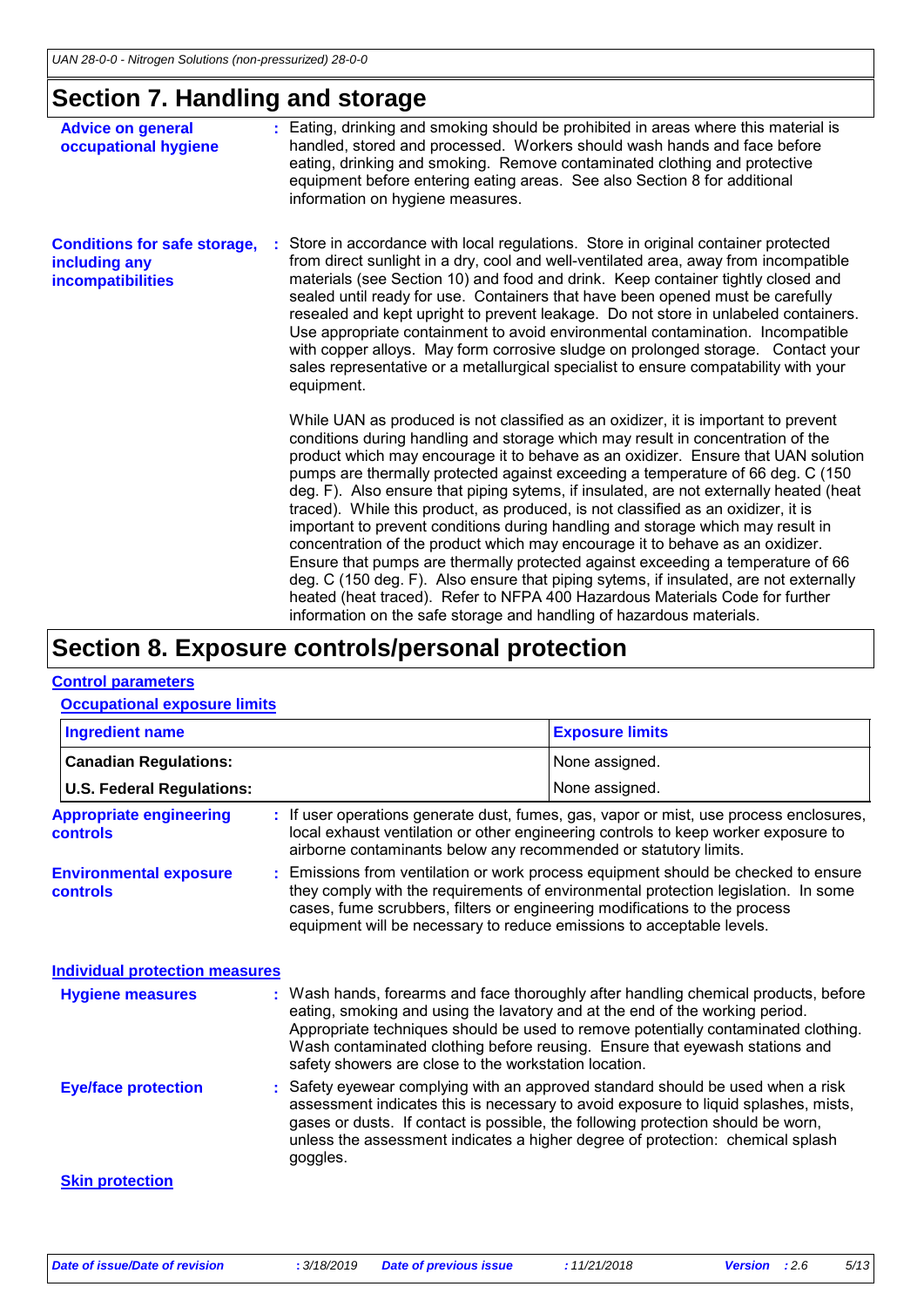## **Section 8. Exposure controls/personal protection**

| <b>Hand protection</b>        | : The personal protective equipment required varies, depending upon your risk<br>assessment. Chemical-resistant, impervious gloves complying with an approved<br>standard should be worn at all times when handling chemical products if a risk<br>assessment indicates this is necessary. No special measures are typically indicated.                                                                                                                |
|-------------------------------|--------------------------------------------------------------------------------------------------------------------------------------------------------------------------------------------------------------------------------------------------------------------------------------------------------------------------------------------------------------------------------------------------------------------------------------------------------|
| <b>Body protection</b>        | : The personal protective equipment required varies, depending upon your risk<br>assessment. Personal protective equipment for the body should be selected based<br>on the task being performed and the risks involved and should be approved by a<br>specialist before handling this product. Contact your personal protective equipment<br>manufacturer to verify the compatibility of the equipment for the intended purpose.                       |
| <b>Other skin protection</b>  | : Hazard of slipping on spilled product. Appropriate footwear and any additional skin<br>protection measures should be selected based on the task being performed and the<br>risks involved and should be approved by a specialist before handling this product.<br>Contact your personal protective equipment manufacturer to verify the compatibility<br>of the equipment for the intended purpose.                                                  |
| <b>Respiratory protection</b> | : Based on the hazard and potential for exposure, select a respirator that meets the<br>appropriate standard or certification. Respirators must be used according to a<br>respiratory protection program to ensure proper fitting, training, and other important<br>aspects of use. For U.S. work sites where respiratory protection is required, ensure<br>that a respiratory protection program meeting 29 CFR 1910.134 requirements is in<br>place. |

## **Section 9. Physical and chemical properties**

| <b>Appearance</b>                                 |                                                                                              |
|---------------------------------------------------|----------------------------------------------------------------------------------------------|
| <b>Physical state</b>                             | : Liquid. [Clear to slightly hazy liquid.]                                                   |
| <b>Color</b>                                      | : Not available.                                                                             |
| <b>Odor</b>                                       | : Ammoniacal. [Slight]                                                                       |
| <b>Odor threshold</b>                             | : Not available.                                                                             |
| pH                                                | : 6 to 7                                                                                     |
| <b>Melting point</b>                              | : $-18^{\circ}$ C ( $-0.4^{\circ}$ F)                                                        |
| <b>Boiling point</b>                              | : $121^{\circ}$ C (249.8 $^{\circ}$ F)                                                       |
| <b>Flash point</b>                                | [Product does not sustain combustion.]                                                       |
| <b>Evaporation rate</b>                           | Not available.                                                                               |
| <b>Flammability (solid, gas)</b>                  | Non-combustible. Decomposes on heating. Evolves toxic fumes when heated to<br>decomposition. |
| Lower and upper explosive<br>(flammable) limits   | : Not applicable.                                                                            |
| <b>Vapor pressure</b>                             | : Not available.                                                                             |
| <b>Vapor density</b>                              | Not available.                                                                               |
| <b>Relative density</b>                           | : 1.28                                                                                       |
| <b>Solubility</b>                                 | Easily soluble in the following materials: cold water and hot water.                         |
| <b>Solubility in water</b>                        | : Water-soluble liquid                                                                       |
| <b>Partition coefficient: n-</b><br>octanol/water | : Not available.                                                                             |
| <b>Auto-ignition temperature</b>                  | : Not applicable.                                                                            |
| <b>Decomposition temperature</b>                  | : Not applicable.                                                                            |
| <b>Viscosity</b>                                  | : Not available.                                                                             |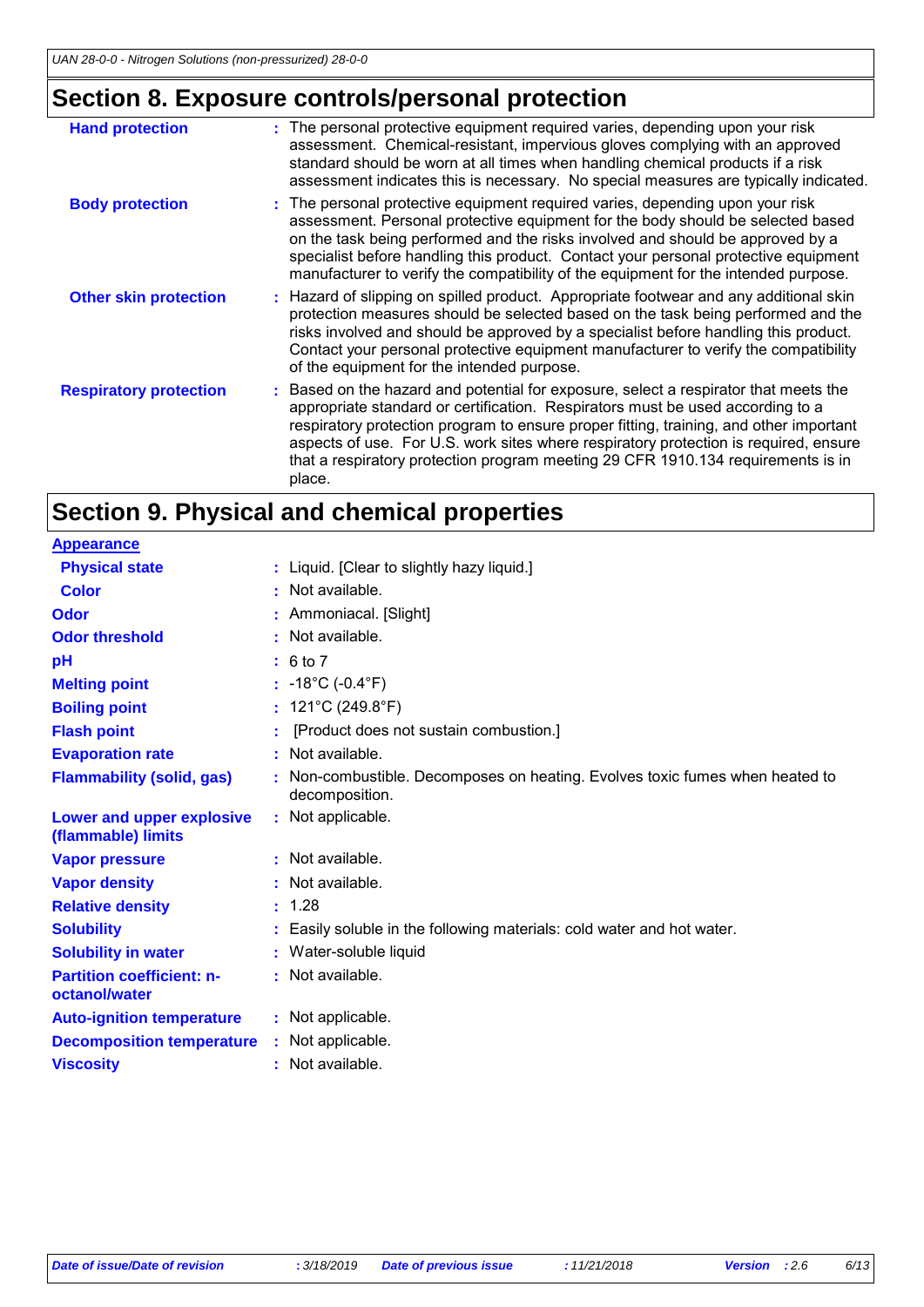## **Section 10. Stability and reactivity**

| <b>Reactivity</b>                                   | : Not an oxidizer at the manufactured concentration. It may become an oxidizing<br>liquid if concentrated by evaporation. Keep away from incompatible materials.                                                                                                                                                                                                                                                                                                                   |
|-----------------------------------------------------|------------------------------------------------------------------------------------------------------------------------------------------------------------------------------------------------------------------------------------------------------------------------------------------------------------------------------------------------------------------------------------------------------------------------------------------------------------------------------------|
| <b>Chemical stability</b>                           | : The product is stable.                                                                                                                                                                                                                                                                                                                                                                                                                                                           |
| <b>Possibility of hazardous</b><br><b>reactions</b> | : Under normal conditions of storage and use, hazardous reactions will not occur.                                                                                                                                                                                                                                                                                                                                                                                                  |
| <b>Conditions to avoid</b>                          | : Do not allow to dry out. Avoid high temperatures in combination with high pressures.                                                                                                                                                                                                                                                                                                                                                                                             |
| <b>Incompatible materials</b>                       | : Adequate, well engineered systems must be provided for the safe storage, transfer<br>and use of this product. May be incompatible with some materials of construction.<br>Incompatible with copper alloys, copper, and zinc. May form corrosive sludge on<br>prolonged storage. Incompatible with halogens. Refer to Section 7: HANDLING<br>AND STORAGE and Section 8: EXPOSURE CONTROLS/PERSONAL<br>PROTECTION for additional handling information and protection of employees. |
| <b>Hazardous decomposition</b><br><b>products</b>   | : Under normal conditions of storage and use, hazardous decomposition products<br>should not be produced.                                                                                                                                                                                                                                                                                                                                                                          |

## **Section 11. Toxicological information**

### **Information on toxicological effects**

| <b>Acute toxicity</b>             |                        |                               |                          |                                   |
|-----------------------------------|------------------------|-------------------------------|--------------------------|-----------------------------------|
| <b>Product/ingredient name</b>    | <b>Result</b>          | <b>Species</b>                | <b>Dose</b>              | <b>Exposure</b>                   |
| Urea Ammonium Nitrate<br>Solution | LD50 Dermal            | Rat - Male,<br>Female         | >5000 mg/kg              | $\overline{\phantom{a}}$          |
| Ammonium nitrate                  | LD50 Oral<br>LD50 Oral | Rat<br> Rat - Male,<br>Female | 2217 mg/kg<br>2950 mg/kg | $\qquad \qquad \blacksquare$<br>- |
| Urea<br>Water                     | LD50 Oral<br>LD50 Oral | Rat<br>Rat                    | 8471 mg/kg<br>$>90$ g/kg | $\overline{\phantom{a}}$<br>-     |

**Conclusion/Summary :** Very low toxicity to humans or animals.

**Irritation/Corrosion**

| <b>Product/ingredient name</b> | <b>Result</b>                               | <b>Species</b>   | <b>Score</b> | <b>Exposure</b> | <b>Observation</b> |
|--------------------------------|---------------------------------------------|------------------|--------------|-----------------|--------------------|
| l Ammonium nitrate             | Skin<br>Eyes - Edema of the<br>coniunctivae | Rabbit<br>Rabbit |              |                 | 72 hours<br>3 days |

**Conclusion/Summary**

| <b>Skin</b> | : Non-irritating to the skin. |
|-------------|-------------------------------|
| <b>Eyes</b> | : Irritating to the eyes.     |

### **Sensitization**

| <b>Product/ingredient name</b> | <b>Route of</b><br><b>exposure</b> | <b>Species</b> | Result          |
|--------------------------------|------------------------------------|----------------|-----------------|
| Ammonium nitrate               | Skin                               | Mouse          | Not sensitizing |

**Conclusion/Summary**

- 
- **Skin** : Non-sensitizer.
- **Respiratory :** Not available.

**Mutagenicity**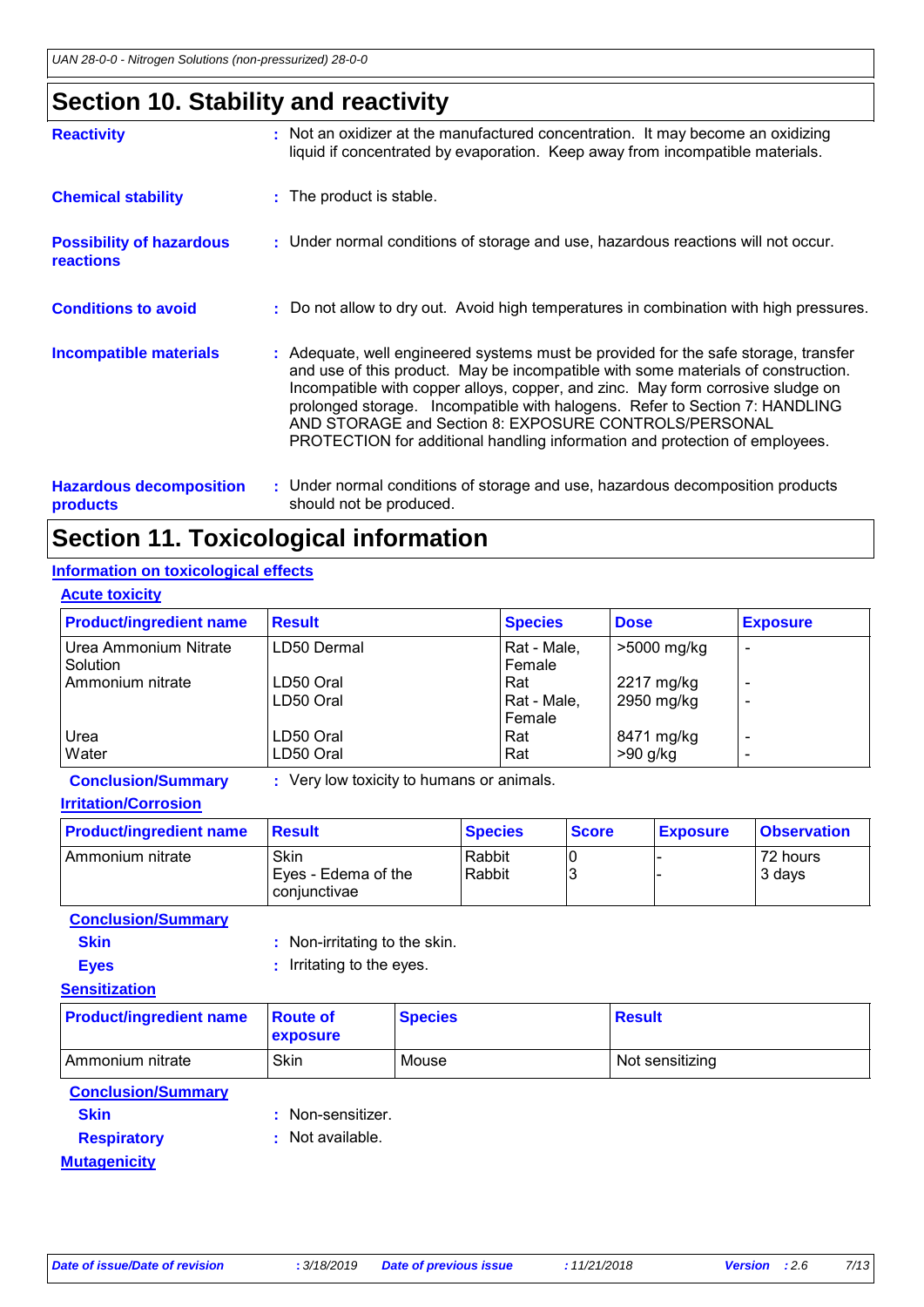## **Section 11. Toxicological information**

| <b>Product/ingredient name</b> | <b>Test</b>                                                      | <b>Experiment</b>                                 | <b>Result</b> |
|--------------------------------|------------------------------------------------------------------|---------------------------------------------------|---------------|
| Ammonium nitrate               | OECD 471 Bacterial<br><b>Reverse Mutation Test</b>               | Experiment: In vitro<br>Subject: Bacteria         | Negative      |
|                                | OECD 476 In vitro<br>Mammalian Cell Gene<br><b>Mutation Test</b> | Experiment: In vitro<br>Subject: Mammalian-Animal | Negative      |

**Conclusion/Summary :** No mutagenic effect.

### **Carcinogenicity**

Not available.

**Conclusion/Summary :** No known significant effects or critical hazards. Potential for nitrosamine formation if ingested. Do not ingest.

#### **Reproductive toxicity**

| <b>Product/ingredient name</b> | <b>Maternal</b><br><b>toxicity</b> | <b>Fertility</b> | Development Species<br>toxin |                            | <b>Dose</b>     | <b>Exposure</b> |
|--------------------------------|------------------------------------|------------------|------------------------------|----------------------------|-----------------|-----------------|
| I Ammonium nitrate             | Negative                           | Negative         | Negative                     | Rat - Male, Female   Oral: | 1500 mg/<br> kg |                 |

**Conclusion/Summary :** No known significant effects or critical hazards.

### **Teratogenicity**

| <b>Product/ingredient name</b> | <b>⊟Result</b>  | <b>Species</b> | <b>Dose</b> | <b>Exposure</b> |
|--------------------------------|-----------------|----------------|-------------|-----------------|
| I Ammonium nitrate             | Negative - Oral | Rat - Female   | 1500 mg/kg  |                 |

**Conclusion/Summary :** No known significant effects or critical hazards.

### **Specific target organ toxicity (single exposure)**

Not available.

#### **Specific target organ toxicity (repeated exposure)**

Not available.

### **Aspiration hazard**

Not available.

| Information on the likely<br>Oral<br>routes of exposure | : Routes of entry anticipated:<br>Eve contact |
|---------------------------------------------------------|-----------------------------------------------|
|---------------------------------------------------------|-----------------------------------------------|

**Potential acute health effects**

**Eye contact :** Causes eye irritation.

**Inhalation : No known significant effects or critical hazards.** 

**Skin contact :** No known significant effects or critical hazards.

May be irritating to the digestive tract. May cause nausea, vomiting, diarrhea, and abdominal pain. May cause methemoglobinemia (a condition that interferes with the oxygen-carrying capacity of the blood) if ingested in large quantities or over a prolonged period of time. Persons with methemoglobinemia may have blue tinge color to lips, nails, and skin. Also they may have shortness of breath or trouble breathing. Persons more susceptible to methemoglobinemia include: very young (less than 3 months), the elderly, those with chronic obstructive pulmonary disease (COPD), anemia, coronary artery disease, recent surgery or infection, and those with a genetic deficiency of G-6-PD. **Ingestion :**

| Symptoms related to the physical, chemical and toxicological characteristics |                                                                                    |                        |             |                      |      |  |
|------------------------------------------------------------------------------|------------------------------------------------------------------------------------|------------------------|-------------|----------------------|------|--|
| <b>Eye contact</b>                                                           | : Adverse symptoms may include the following:<br>irritation<br>watering<br>redness |                        |             |                      |      |  |
| Date of issue/Date of revision                                               | : 3/18/2019                                                                        | Date of previous issue | :11/21/2018 | <b>Version</b> : 2.6 | 8/13 |  |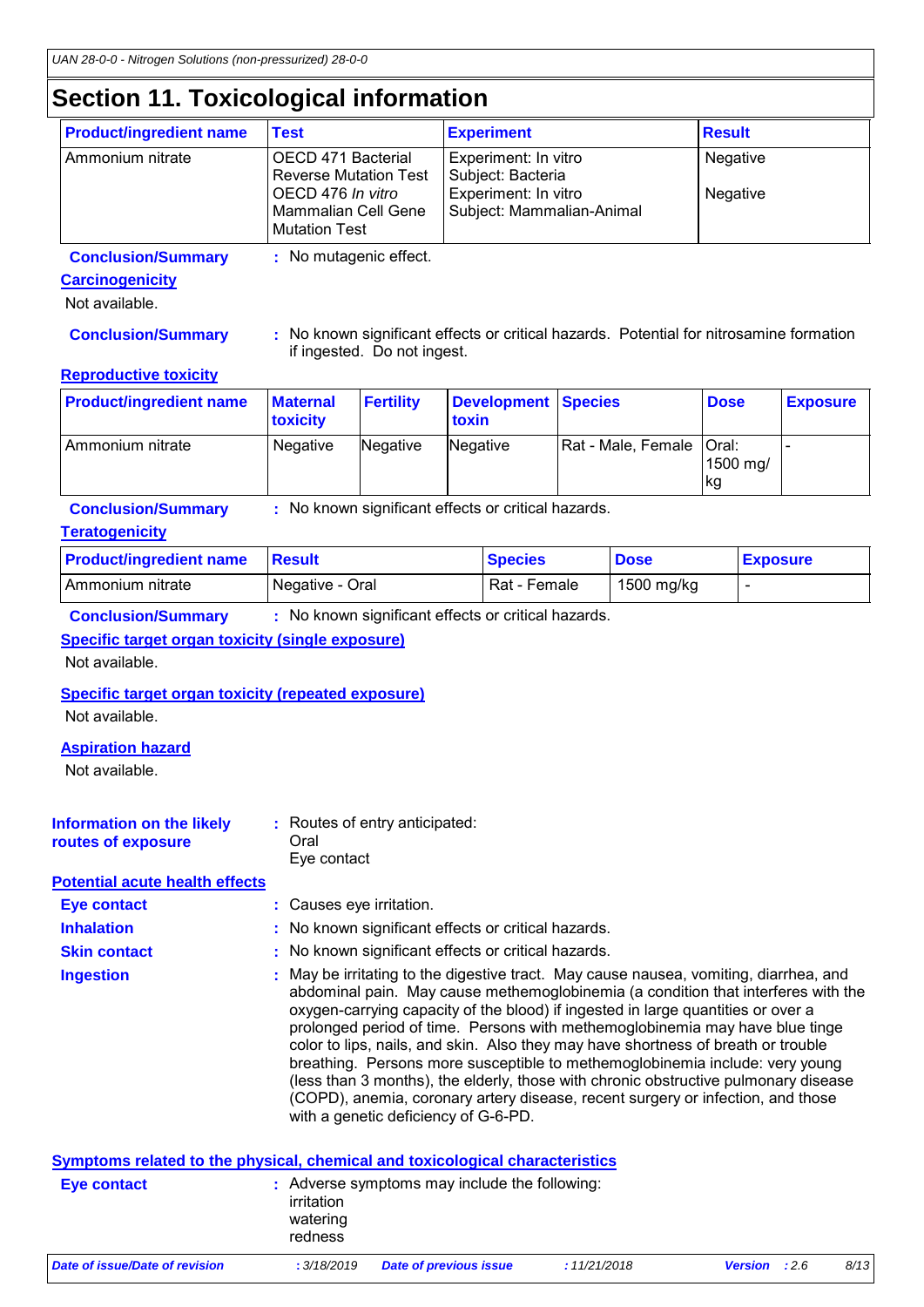## **Section 11. Toxicological information**

| <b>Inhalation</b>   | : No specific data.                                                                                                                                                                                                         |
|---------------------|-----------------------------------------------------------------------------------------------------------------------------------------------------------------------------------------------------------------------------|
| <b>Skin contact</b> | : No specific data.                                                                                                                                                                                                         |
| <b>Ingestion</b>    | : Over-exposure by ingestion is unlikely under normal working conditions. Adverse<br>symptoms may include the following:<br>nausea or vomiting<br>stomach pains<br>diarrhea<br>Methemoglobinemia (see Acute Health Effects) |

|                                               | Delayed and immediate effects and also chronic effects from short and long term exposure |
|-----------------------------------------------|------------------------------------------------------------------------------------------|
| <b>Short term exposure</b>                    |                                                                                          |
| <b>Potential immediate</b><br><b>effects</b>  | $\therefore$ See above.                                                                  |
| <b>Potential delayed effects : See above.</b> |                                                                                          |
| Long term exposure                            |                                                                                          |
| <b>Potential immediate</b><br>effects         | : Not available.                                                                         |
| <b>Potential delayed effects</b>              | : Not available.                                                                         |
| <b>Potential chronic health effects</b>       |                                                                                          |
| <b>General</b>                                | : No known significant effects or critical hazards.                                      |
| <b>Carcinogenicity</b>                        | : Potential for nitrosamine formation if ingested. Do not ingest.                        |
| <b>Mutagenicity</b>                           | : No known significant effects or critical hazards.                                      |
| <b>Teratogenicity</b>                         | : No known significant effects or critical hazards.                                      |
| <b>Developmental effects</b>                  | : No known significant effects or critical hazards.                                      |
| <b>Fertility effects</b>                      | : No known significant effects or critical hazards.                                      |

## **Section 12. Ecological information**

#### **Toxicity**

| <b>Product/ingredient name</b>                      | <b>Result</b>                                                      | <b>Species</b>                                                        | <b>Exposure</b>     |
|-----------------------------------------------------|--------------------------------------------------------------------|-----------------------------------------------------------------------|---------------------|
| Urea Ammonium Nitrate<br><b>Fertilizer Solution</b> | NOEC >1700 mg/l Marine water                                       | Algae                                                                 | 10 days             |
|                                                     | Acute EC50 490 mg/l Fresh water                                    | Daphnia                                                               | 48 hours            |
|                                                     | Acute LC50 447 mg/l Fresh water                                    | Fish                                                                  | 48 hours            |
| Ammonium nitrate                                    | Chronic NOEC 6 to 12 mg/l Fresh water   Crustaceans - Cladocera    |                                                                       | 21 days             |
| Urea                                                | Acute EC50 3910000 µg/l Fresh water                                | Daphnia - Daphnia magna -                                             | 48 hours            |
|                                                     |                                                                    | Neonate                                                               |                     |
|                                                     | Acute LC50 1000 mg/l Marine water                                  | Crustaceans -                                                         | 48 hours            |
|                                                     |                                                                    | Chaetogammarus marinus -                                              |                     |
|                                                     |                                                                    | Young                                                                 |                     |
|                                                     | Acute LC50 5000 µg/l Fresh water<br>Chronic NOEC 2 g/L Fresh water | Fish - Colisa fasciata - Fingerling<br>Fish - Heteropneustes fossilis | 96 hours<br>30 days |

**Conclusion/Summary :** Practically non-toxic to aquatic organisms. Very low acute toxicity to fish.

### **Persistence and degradability**

| <b>Conclusion/Summary</b>                    | : According to EC criteria: Readily biodegradable |                   |                  |
|----------------------------------------------|---------------------------------------------------|-------------------|------------------|
| <b>Product/ingredient name</b>               | <b>Aquatic half-life</b>                          | <b>Photolysis</b> | Biodegradability |
| Urea Ammonium Nitrate<br>Fertilizer Solution |                                                   |                   | Readily          |

### **Bioaccumulative potential**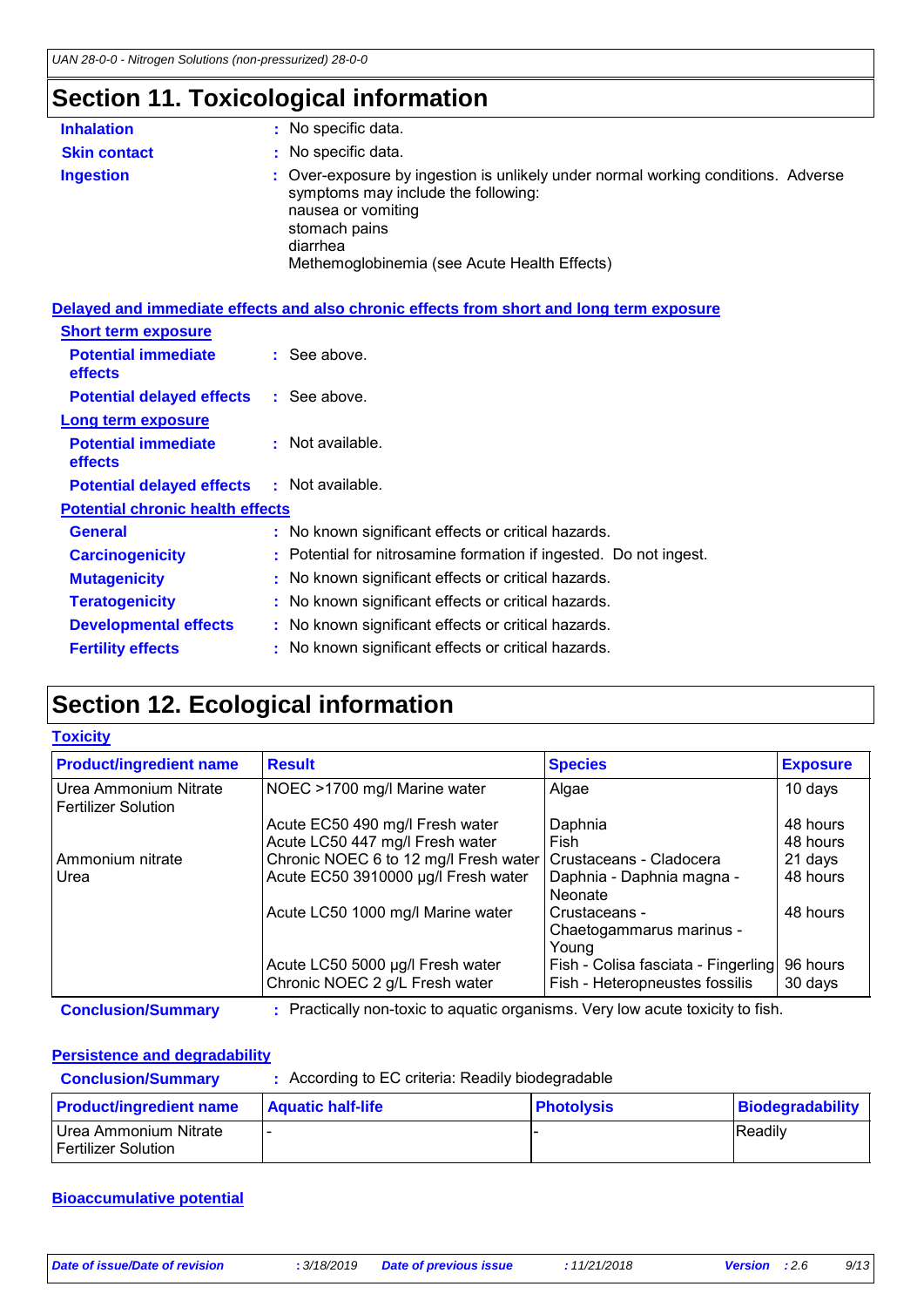## **Section 12. Ecological information**

| <b>Product/ingredient name</b> | $\blacksquare$ Log $\mathsf{P}_{\mathsf{ow}}$ | <b>BCF</b> | <b>Potential</b> |
|--------------------------------|-----------------------------------------------|------------|------------------|
| Urea                           | $-1.73$                                       |            | low              |
| Water                          | $-1.38$                                       |            | low              |

### **Mobility in soil**

| <b>Soil/water partition</b><br>coefficient (K <sub>oc</sub> ) | : Not available.                                    |
|---------------------------------------------------------------|-----------------------------------------------------|
| <b>Other adverse effects</b>                                  | : No known significant effects or critical hazards. |

## **Section 13. Disposal considerations**

| <b>Disposal methods</b> | : The generation of waste should be avoided or minimized wherever possible.            |
|-------------------------|----------------------------------------------------------------------------------------|
|                         | Disposal of this product, solutions and any by-products should at all times comply     |
|                         | with the requirements of environmental protection and waste disposal legislation       |
|                         | and any regional local authority requirements. Dispose of surplus and non-             |
|                         | recyclable products via a licensed waste disposal contractor. Waste should not be      |
|                         | disposed of untreated to the sewer unless fully compliant with the requirements of     |
|                         | all authorities with jurisdiction. Waste packaging should be recycled. Incineration or |
|                         | landfill should only be considered when recycling is not feasible. This material and   |
|                         | its container must be disposed of in a safe way. Care should be taken when             |
|                         | handling emptied containers that have not been cleaned or rinsed out. Empty            |
|                         | containers or liners may retain some product residues. Avoid dispersal of spilled      |
|                         | material and runoff and contact with soil, waterways, drains and sewers.               |

| <b>Section 14. Transport information</b> |                                     |                                     |                                        |                |                |
|------------------------------------------|-------------------------------------|-------------------------------------|----------------------------------------|----------------|----------------|
|                                          | <b>TDG</b><br><b>Classification</b> | <b>DOT</b><br><b>Classification</b> | <b>Mexico</b><br><b>Classification</b> | <b>IMDG</b>    | <b>IATA</b>    |
| <b>UN number</b>                         | Not regulated.                      | Not regulated.                      | Not regulated.                         | Not regulated. | Not regulated. |
| <b>UN proper</b><br>shipping name        |                                     |                                     |                                        |                |                |
| <b>Transport</b><br>hazard class(es)     |                                     |                                     | $\overline{\phantom{0}}$               |                |                |
| <b>Packing group</b>                     |                                     |                                     | $\overline{\phantom{a}}$               |                |                |
| <b>Environmental</b><br>hazards          | No.                                 | No.                                 | No.                                    | No.            | No.            |
| <b>Additional</b><br>information         |                                     |                                     | -                                      |                |                |

**Special precautions for user** : Transport within user's premises: always transport in closed containers that are upright and secure. Ensure that persons transporting the product know what to do in the event of an accident or spillage.

**Transport in bulk according to Annex II of MARPOL and the IBC Code :** Not available.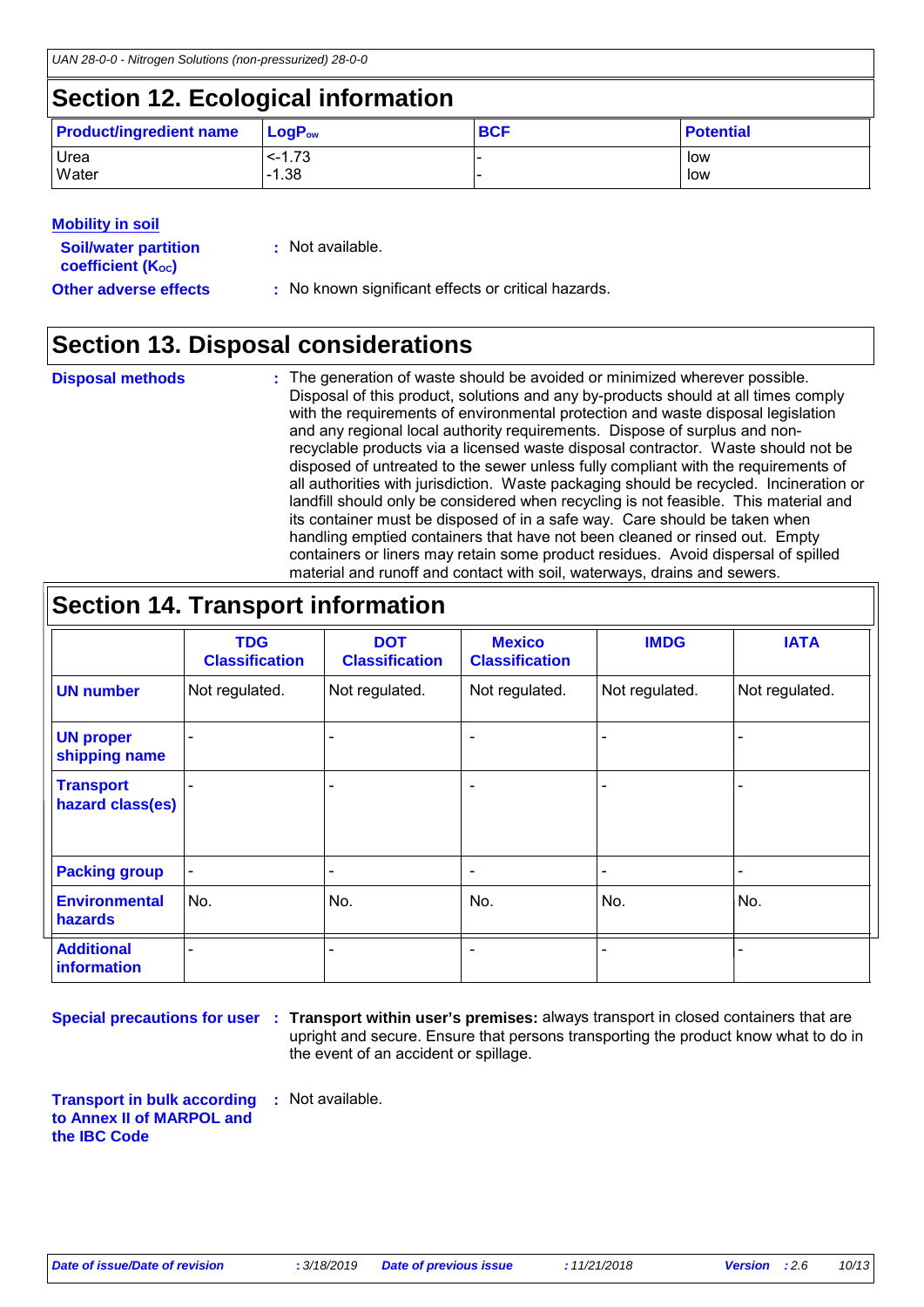### **Section 15. Regulatory information**

### **International regulations Montreal Protocol (Annexes A, B, C, E)** Not listed. **Stockholm Convention on Persistent Organic Pollutants** Not listed. **Rotterdam Convention on Prior Informed Consent (PIC)** Not listed. **Chemical Weapon Convention List Schedules I, II & III Chemicals** Not listed. **UNECE Aarhus Protocol on POPs and Heavy Metals** Not listed. **Inventory list Australia :** All components are listed or exempted. **Canada inventory :** All components are listed or exempted. **China** : All components are listed or exempted. **Europe** : All components are listed or exempted. **Japan :** All components are listed or exempted. **Republic of Korea :** All components are listed or exempted. **Malaysia :** Not determined. **New Zealand :** All components are listed or exempted. **Philippines** : All components are listed or exempted. **Taiwan :** All components are listed or exempted. **Canadian lists Canadian NPRI** : The following components are listed: Ammonia (total) **CEPA Toxic substances :** None of the components are listed. **Turkey : Not determined. U. S. Federal Regulations: : TSCA 4(a) final test rules**: Biuret; Urea, reaction products with formaldehyde **TSCA 8(a) CDR Exempt/Partial exemption**: Not determined **TSCA 8(b) Active inventory:**: All components are listed or exempted. **Clean Air Act Section 112 (b) Hazardous Air Pollutants (HAPs) :** Not listed **Clean Air Act Section 602 Class I Substances :** Not listed **Clean Air Act Section 602 Class II Substances :** Not listed **DEA List I Chemicals (Precursor Chemicals) :** Not listed **DEA List II Chemicals (Essential Chemicals) :** Not listed **SARA 302/304 Composition/information on ingredients SARA 304 RQ :** Not applicable.

|                       | .                                                                     |
|-----------------------|-----------------------------------------------------------------------|
| <b>SARA 311/312</b>   |                                                                       |
| <b>Classification</b> | : Immediate (acute) health hazard<br>Delayed (chronic) health hazard. |
|                       |                                                                       |

**Composition/information on ingredients**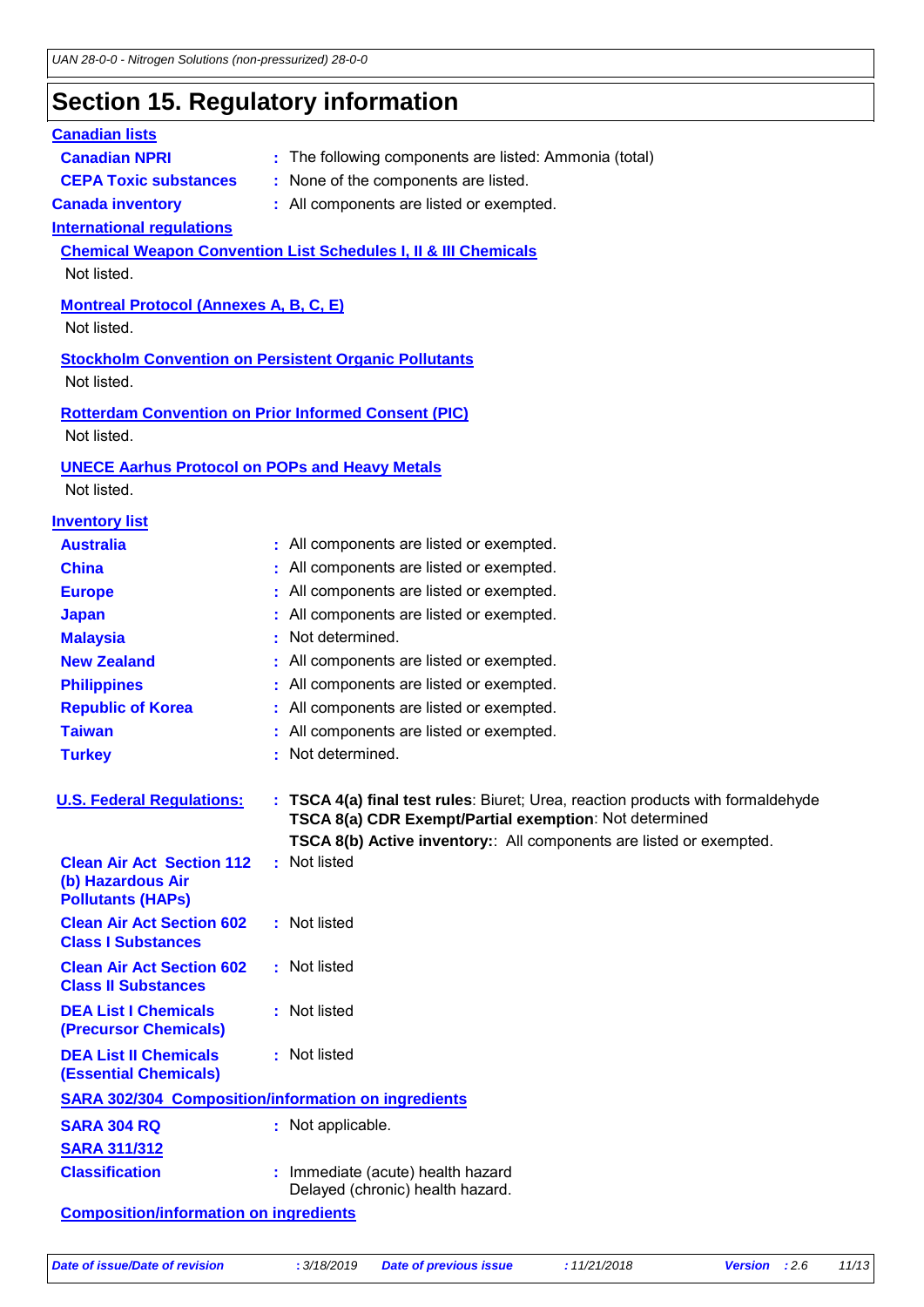## **Section 15. Regulatory information**

| <b>Name</b>      | $\frac{9}{6}$ | <b>Fire</b> | <b>Sudden</b><br><b>hazard</b> release of<br><b>pressure</b> | <b>Reactive</b> | <b>Immediate</b><br>(acute)<br>health<br>hazard | <b>Delayed</b><br>(chronic)<br>health<br>hazard. |
|------------------|---------------|-------------|--------------------------------------------------------------|-----------------|-------------------------------------------------|--------------------------------------------------|
| Ammonium nitrate | $≥25 - 50$    | No.         | No.                                                          | No.             | Yes.                                            | No.                                              |

#### **SARA 313**

|                                           | <b>Product name</b> | <b>CAS number</b> | $\frac{9}{6}$ |
|-------------------------------------------|---------------------|-------------------|---------------|
| <b>Form R - Reporting</b><br>requirements | Ammonium nitrate    | 6484-52-2         | 45            |
| <b>Supplier notification</b>              | Ammonium nitrate    | 6484-52-2         | 45            |

SARA 313 notifications must not be detached from the SDS and any copying and redistribution of the SDS shall include copying and redistribution of the notice attached to copies of the SDS subsequently redistributed.

#### **State regulations**

| <b>Massachusetts</b>       | : The following components are listed: Ammonium nitrate                             |
|----------------------------|-------------------------------------------------------------------------------------|
| <b>New York</b>            | : None of the components are listed.                                                |
| <b>New Jersey</b>          | : The following components are listed: Ammonium nitrate; Nitric acid ammonium salt. |
| Pennsylvania               | : The following components are listed: Nitric acid ammonium salt.                   |
| <b>California Prop. 65</b> | Not listed.                                                                         |

## **Section 16. Other information**

#### **History**

| Date of issue/Date of<br>revision | : 3/18/2019  |
|-----------------------------------|--------------|
| Date of previous issue            | : 11/21/2018 |
| <b>Version</b>                    | $\pm 2.6$    |

**Indicates information that has changed from previously issued version.**

| <b>Key to abbreviations</b> | $:$ ATE = Acute Toxicity Estimate<br>BCF = Bioconcentration Factor<br>GHS = Globally Harmonized System of Classification and Labelling of Chemicals<br>IATA = International Air Transport Association<br>IBC = Intermediate Bulk Container<br><b>IMDG = International Maritime Dangerous Goods</b><br>LogPow = logarithm of the octanol/water partition coefficient<br>MARPOL = International Convention for the Prevention of Pollution From Ships,<br>1973 as modified by the Protocol of 1978. ("Marpol" = marine pollution)<br>UN = United Nations |
|-----------------------------|--------------------------------------------------------------------------------------------------------------------------------------------------------------------------------------------------------------------------------------------------------------------------------------------------------------------------------------------------------------------------------------------------------------------------------------------------------------------------------------------------------------------------------------------------------|
|                             | HPR = Hazardous Products Regulations                                                                                                                                                                                                                                                                                                                                                                                                                                                                                                                   |

#### **Procedure used to derive the classification**

| <b>Classification</b><br><b>EYE IRRITATION - Category 2B</b> |             |                                                                                                                                                                                                                                                                                                                          | <b>Justification</b> |                                                                                                                                                                                                                                                                                                                                               |  |
|--------------------------------------------------------------|-------------|--------------------------------------------------------------------------------------------------------------------------------------------------------------------------------------------------------------------------------------------------------------------------------------------------------------------------|----------------------|-----------------------------------------------------------------------------------------------------------------------------------------------------------------------------------------------------------------------------------------------------------------------------------------------------------------------------------------------|--|
|                                                              |             |                                                                                                                                                                                                                                                                                                                          | Weight of evidence   |                                                                                                                                                                                                                                                                                                                                               |  |
| <b>References</b>                                            | Canada:     | edition at time of SDS preparation, Transport Canada;<br>Hazardous Products Act and Regulations, current revision at time of SDS<br>preparation, Health Canada;<br>Safety and Health Administration;<br>40 CFR Parts 1-799, current revision at time of SDS preparation, U.S.<br><b>Environmental Protection Agency;</b> |                      | : Transportation of Dangerous Goods Act and Clear Language Regulations, current<br>Domestic Substances List, current revision at time of SDS preparation, Environment<br>29 CFR Part 1910, current revision at time of SDS preparation, U.S. Occupational<br>49 CFR Parts 1-199, current revision at time of SDS preparation, U.S. Department |  |
| <b>Date of issue/Date of revision</b>                        | : 3/18/2019 | <b>Date of previous issue</b>                                                                                                                                                                                                                                                                                            | :11/21/2018          | 12/13<br><b>Version</b><br>:2.6                                                                                                                                                                                                                                                                                                               |  |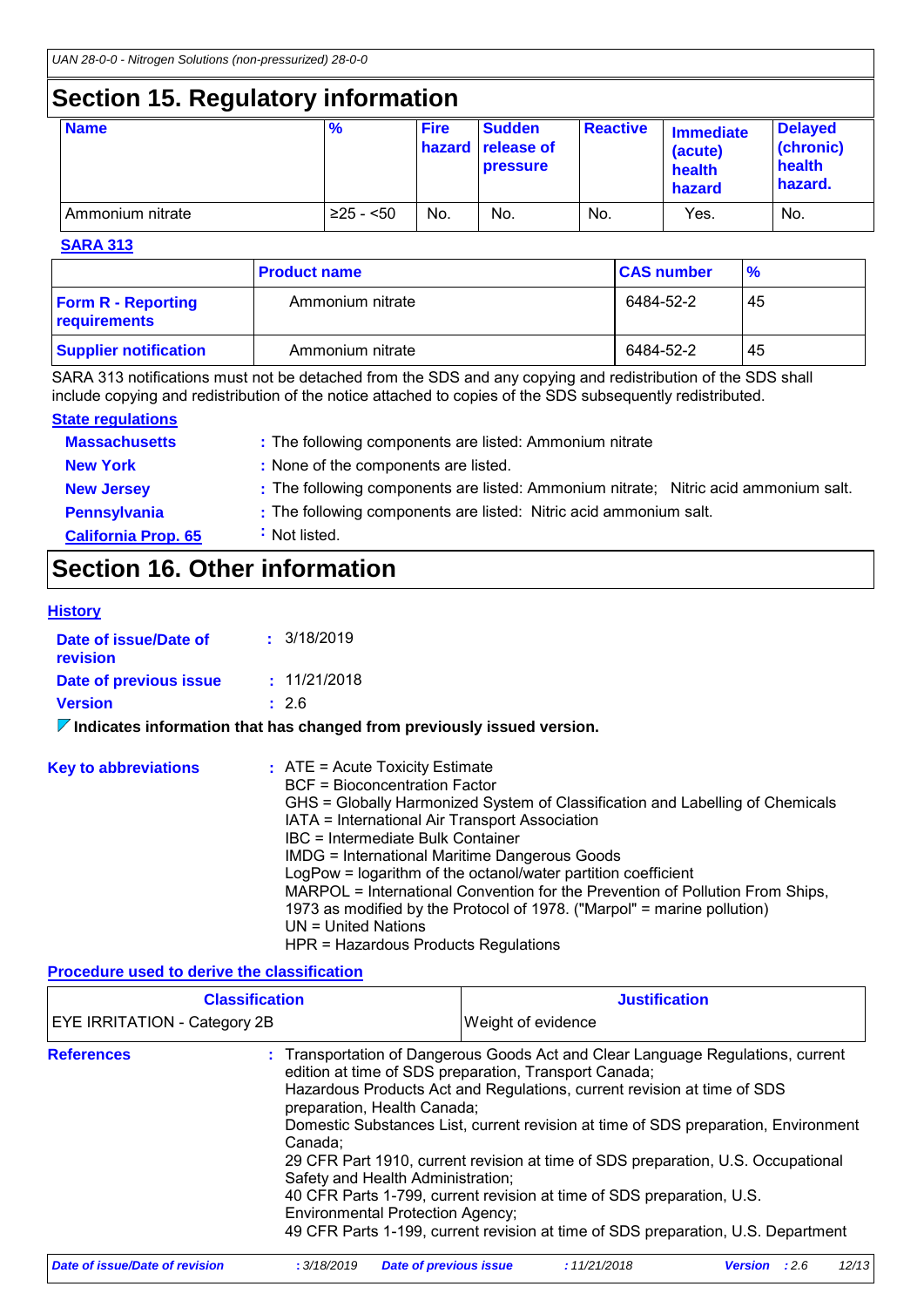### **Section 16. Other information**

of Transport; Mexican Official Standard NOM-018-STPS-2015, Harmonised System for the Identification and Communication of Hazards and Risks by Hazardous Chemicals in the Workplace; NORMA Oficial Mexicana NOM-010-STPS-2014, Agentes químicos contaminantes del ambiente laboral-Reconocimiento, evaluación y control. Mexican Official Standard NOM-002-SCT / 2011, List of the most commonly transported hazardous substances and materials; Threshold Limit Values for Chemical Substances, current edition at time of SDS preparation, American Conference of Governmental Industrial Hygienists; NFPA 400, National Fire Codes, National Fire Protection Association, current edition at time of SDS preparation; NFPA 704, National Fire Codes, National Fire Protection Association, current edition at time of SDS preparation; Corrosion Data Survey, Sixth Edition, 1985, National Association of Corrosion Engineers; ERG 2016, Emergency Response Guidebook, U.S. Department of Transport, Transport Canada, and the Secretariat of Transportation and Communications of Mexico Hazardous Substances Data Bank, current revision at time of SDS preparation, National Library of Medicine, Bethesda, Maryland Integrated Risk Information System, current revision at time of SDS preparation, U. S. Environmental Protection Agency, Washington, D.C. Pocket Guide to Chemical Hazards, current revision at time of SDS preparation, National Institute for Occupational Safety and Health, Cincinnati, Ohio ; Agency for Toxic Substances and Disease Registry Databank, current revision at time of SDS preparation, U.S. Department of Health and Human Services, Atlanta, **Georgia** National Toxicology Program, Report on Carcinogens, Division of the National Institute of Environmental Health Sciences, Research Triangle Park, North Carolina. Registry of Toxic Effects of Chemical Substances. National Institute for Occupational Safety and Health, Cincinnati, Ohio California Code of Regulations, Title 27, Div 4, Chapter 1, Proposition 65 Aug 30, 2018 rev and current updates The Fertilizer Institute, Product Toxicology Testing Program Results, TFI, Washington , D.C., 2003

#### **Notice to reader**

#### **DISCLAIMER AND LIMITATION OF LIABILITY**

**The information and recommendations contained in this Safety Data Sheet ("SDS") relate only to the specific material referred to herein (the "Material") and do not relate to the use of such Material in combination with any other material or process. The information and recommendations contained herein are believed to be current and correct as of the date of this SDS. HOWEVER, THE INFORMATION AND RECOMMENDATIONS ARE PRESENTED WITHOUT WARRANTY, REPRESENTATION OR LICENSE OF ANY KIND, EXPRESS OR IMPLIED, WITH RESPECT TO THEIR ACCURACY, CORRECTNESS OR COMPLETENESS, AND THE SELLER, SUPPLIER AND MANUFACTURER OF THE MATERIAL AND THEIR RESPECTIVE AFFILIATES (COLLECTIVELY, THE "SUPPLIER") DISCLAIM ALL LIABILITY FOR RELIANCE ON SUCH INFORMATION AND RECOMMENDATIONS. This SDS is not a guarantee of safety. A buyer or user of the Material (a "Recipient") is responsible for ensuring that it has all current information necessary to safely use the Material for its specific purpose.**

**FURTHERMORE, THE RECIPIENT ASSUMES ALL RISK IN CONNECTION WITH THE USE OF THE MATERIAL. THE RECIPIENT ASSUMES ALL RESPONSIBILITY FOR ENSURING THE MATERIAL IS USED IN A SAFE MANNER IN COMPLIANCE WITH APPLICABLE ENVIRONMENTAL, HEALTH, SAFETY AND SECURITY LAWS, POLICIES AND GUIDELINES. THE SUPPLIER DOES NOT WARRANT THE MERCHANTABILITY OF THE MATERIAL OR THE FITNESS OF THE MATERIAL FOR ANY PARTICULAR USE AND ASSUMES NO RESPONSIBILITY FOR INJURY OR DAMAGE CAUSED DIRECTLY OR INDIRECTLY BY OR RELATED TO THE USE OF THE MATERIAL.**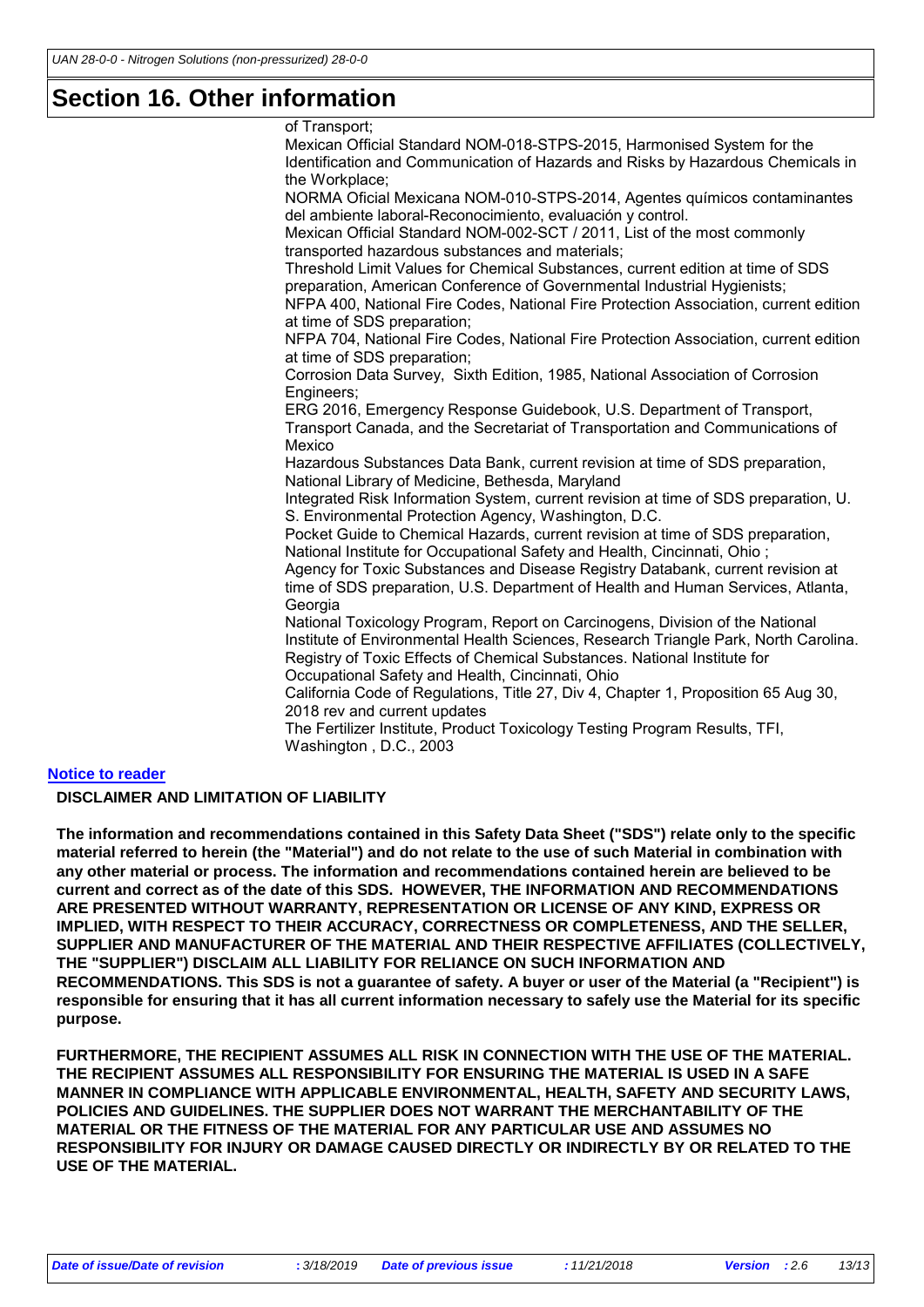

# **FICHE DE DONNÉES DE SÉCURITÉ**

### **UAN 28-0-0 - Solutions azotées (non pressurisées) 28-0-0**

| <b>Section 1. Identification</b>                                                                    |   |                    |                                                                                                                                                                                                                              |                                                                                                                                                                                              |                |      |      |
|-----------------------------------------------------------------------------------------------------|---|--------------------|------------------------------------------------------------------------------------------------------------------------------------------------------------------------------------------------------------------------------|----------------------------------------------------------------------------------------------------------------------------------------------------------------------------------------------|----------------|------|------|
| Identificateur de produit<br><b>Autres moyens</b><br>d'identification                               |   |                    | Zode du produit: 1584-12616; 6309-12616                                                                                                                                                                                      | : UAN 28-0-0 - Solutions azotées (non pressurisées) 28-0-0<br>Synonymes: Urée et nitrate d'ammonium en Solution 28-0-0; Solution UAN 28-0-0;<br>UAN liquide mélange d'engrais 28-0-0; UAN 28 |                |      |      |
| <b>Type de produit</b>                                                                              |   | : Liquide.         |                                                                                                                                                                                                                              |                                                                                                                                                                                              |                |      |      |
| Utilisations pertinentes identifiées de la substance ou du mélange et utilisations non recommandées |   |                    |                                                                                                                                                                                                                              |                                                                                                                                                                                              |                |      |      |
| Utilisations identifiées                                                                            |   |                    |                                                                                                                                                                                                                              |                                                                                                                                                                                              |                |      |      |
| Solution d'engrais                                                                                  |   |                    |                                                                                                                                                                                                                              |                                                                                                                                                                                              |                |      |      |
| Utilisations non recommandées                                                                       |   |                    |                                                                                                                                                                                                                              | <b>Raison</b>                                                                                                                                                                                |                |      |      |
| Aucune.                                                                                             |   |                    |                                                                                                                                                                                                                              | L'évaluation des risques                                                                                                                                                                     |                |      |      |
| Données relatives au<br>fournisseur                                                                 |   | Loveland, CO 80538 | 13131 Lake Fraser Drive, S.E.<br>Calgary, Alberta, Canada, T2J 7E8<br>Agrium U.S. Inc. (Une filiale de Nutrien Ltd.)<br>5296 Harvest Lake Drive<br>Numéro de téléphone de l'entreprise:<br>sds@nutrien.com - www.nutrien.com | : Agrium Canada Partnership (Une filiale de Nutrien Ltd.)<br>1-800-403-2861 (Représentant du service à la clientèle)                                                                         |                |      |      |
| Numéro de téléphone à<br>composer en cas d'urgence<br>(indiquer les heures de<br>service)           |   | Anglais:           | Transport: 1-800-792-8311<br>Médical: 1-303-389-1653<br>Français ou Espagnol:<br>Transport ou Médical: 1-303-389-1654                                                                                                        | Mutrien 24 hr numéros de téléphone d'urgence:                                                                                                                                                |                |      |      |
| Section 2. Identification des dangers                                                               |   |                    |                                                                                                                                                                                                                              |                                                                                                                                                                                              |                |      |      |
| <b>Classement de la</b><br>substance ou du mélange<br><b>Statut OSHA/HCS</b>                        |   |                    | : IRRITATION OCULAIRE - Catégorie 2B                                                                                                                                                                                         | : Ce produit est considéré dangereux selon la norme OSHA sur la communication de<br>renseignements à l'égard des matières dangereuses (29 CFR 1910.1200).                                    |                |      |      |
| Éléments d'étiquetage SGH                                                                           |   |                    |                                                                                                                                                                                                                              |                                                                                                                                                                                              |                |      |      |
| <b>Pictogrammes de danger</b>                                                                       | ÷ |                    | Not Applicable.                                                                                                                                                                                                              |                                                                                                                                                                                              |                |      |      |
|                                                                                                     |   |                    | No Aplicable.                                                                                                                                                                                                                |                                                                                                                                                                                              |                |      |      |
| <b>Mention d'avertissement</b><br><b>Mentions de danger</b><br><b>Conseils de prudence</b>          |   | : Attention        | Non applicable.<br>: Provoque une irritation des yeux.                                                                                                                                                                       |                                                                                                                                                                                              |                |      |      |
| Date d'édition/Date de révision                                                                     |   | : 3/18/2019        | <b>Date de publication</b>                                                                                                                                                                                                   | :11/21/2018                                                                                                                                                                                  | <b>Version</b> | :2.6 | 1/15 |

*précédente*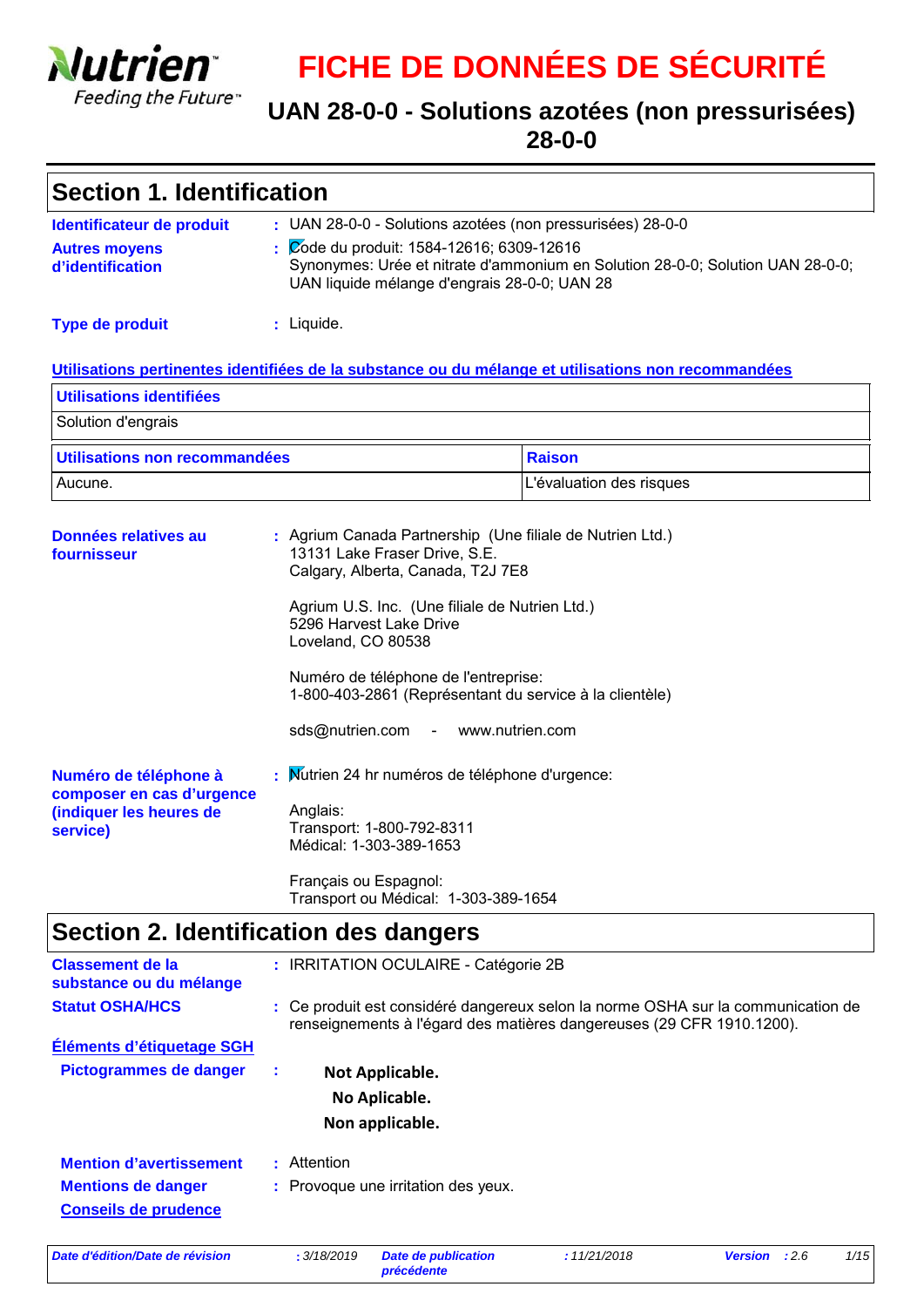### **Section 2. Identification des dangers**

| <b>Généralités</b>                                                | : Non applicable.                                                                                                                                                                                                                                                             |
|-------------------------------------------------------------------|-------------------------------------------------------------------------------------------------------------------------------------------------------------------------------------------------------------------------------------------------------------------------------|
| <b>Prévention</b>                                                 | : Se laver les mains soigneusement après manipulation.                                                                                                                                                                                                                        |
| <b>Intervention</b>                                               | : EN CAS DE CONTACT AVEC LES YEUX: Rincer avec précaution à l'eau pendant<br>plusieurs minutes. Enlever les lentilles de contact si usé et si elles peuvent être<br>facilement enlevés. Continuer à rincer. Si l'irritation des yeux persiste: Obtenir des<br>soins médicaux. |
| <b>Stockage</b>                                                   | : Non applicable.                                                                                                                                                                                                                                                             |
| <b>Élimination</b>                                                | : Non applicable.                                                                                                                                                                                                                                                             |
| Éléments d'une étiquette<br>complémentaire                        | $\pm$ Aucun connu.                                                                                                                                                                                                                                                            |
| Autres dangers qui ne<br>donnent pas lieu à une<br>classification | : Aucun connu.                                                                                                                                                                                                                                                                |

## **Section 3. Composition/information sur les ingrédients**

| Mélange<br><b>Substance/préparation</b>      |                       |                                   |
|----------------------------------------------|-----------------------|-----------------------------------|
| Nom des ingrédients                          | $%$ (p/p)             | Numéro CAS                        |
| l Nitrate d'ammonium<br><b>Urée</b><br>L'eau | <b>40</b><br>30<br>30 | 6484-52-2<br>57-13-6<br>7732-18-5 |

Toute concentration présentée comme une plage vise à protéger la confidentialité ou est expliquée par une variation entre les lots.

**Dans l'état actuel des connaissances du fournisseur et dans les concentrations d'application, aucun autre ingrédient présent n'est classé comme dangereux pour la santé ou l'environnement, et donc nécessiterait de figurer dans cette section.**

**Les limites d'exposition professionnelle, quand elles sont disponibles, sont énumérées à la section 8.**

## **Section 4. Premiers soins**

| Description des premiers soins nécessaires |                                                                                                                                                                                                                                                                                                                                                                                                                                                                                                                                                                                                                                                                                                                                                                                                                                             |
|--------------------------------------------|---------------------------------------------------------------------------------------------------------------------------------------------------------------------------------------------------------------------------------------------------------------------------------------------------------------------------------------------------------------------------------------------------------------------------------------------------------------------------------------------------------------------------------------------------------------------------------------------------------------------------------------------------------------------------------------------------------------------------------------------------------------------------------------------------------------------------------------------|
| <b>Contact avec les yeux</b>               | : Commencer immédiatement irrigation des yeux. L'exposition à des irritants<br>oculaires peuvent exiger une évaluation médicale après décontamination si la<br>douleur ou l'irritation persiste. Rincer immédiatement les yeux avec de grandes<br>quantités d'eau ou de solution saline pour un minimum de 15 minutes. Si possible,<br>enlever les lentilles de contact en prenant soin de ne pas provoquer des lésions<br>oculaires supplémentaires. Si l'approvisionnement en eau initiale est insuffisante,<br>garder la zone affectée humide avec un chiffon humide et transférer la personne à<br>l'endroit plus proche où le rinçage peut être poursuivi pendant la durée<br>recommandée de temps. Pour des conseils supplémentaires appeler le numéro<br>d'urgence médicale dans cette FDS ou votre centre antipoison ou un médecin. |
| <b>Inhalation</b>                          | Transporter la personne à l'air frais. Aucun effet important. Consulter un médecin<br>pour détecter tout signe de respiration sifflante et / ou des difficultés respiratoires.<br>Pour des conseils supplémentaires appeler le numéro d'urgence médicale dans<br>cette FDS ou votre centre antipoison ou un fournisseur de soins médicaux.                                                                                                                                                                                                                                                                                                                                                                                                                                                                                                  |
| <b>Contact avec la peau</b>                | : Aucun effet important. Rincer les zones affectées avec de l'eau. Enlever les<br>vêtements contaminés, des bijoux et des chaussures. Laver les articles avant de les<br>réutiliser. Obtenir des soins médicaux pour une douleur persistante de la peau ou<br>d'irritation. Pour des conseils supplémentaires appeler le numéro d'urgence<br>médicale dans cette FDS ou votre centre antipoison ou un médecin.                                                                                                                                                                                                                                                                                                                                                                                                                              |
| <b>Ingestion</b>                           | : Produit à base de nitrate. Peut être irritant pour la bouche, de la gorge et de<br>l'estomac. Peut causer la méthémoglobinémie (une condition qui interfère avec la<br>capacité du sang à transporter l'oxygène) si ingéré en grandes quantités ou pendant<br>une période de temps prolongée. Expositions par voie orale: si la personne affectée<br>nécessite CPR, éviter contact bouche à bouche. Ne pas faire vomir. En cas de<br>vomissements, tenter de garder la tête plus basse que la poitrine de sorte que des<br>vomissures dans les poumons. Décontaminer visage et la bouche avec de l'eau<br>pour enlever la matière visible. Si la personne exposée est consciente et peut                                                                                                                                                  |
| Date d'édition/Date de révision            | : 3/18/2019<br><b>Date de publication</b><br>:11/21/2018<br>2/15<br><b>Version</b><br>:2.6<br>précédente                                                                                                                                                                                                                                                                                                                                                                                                                                                                                                                                                                                                                                                                                                                                    |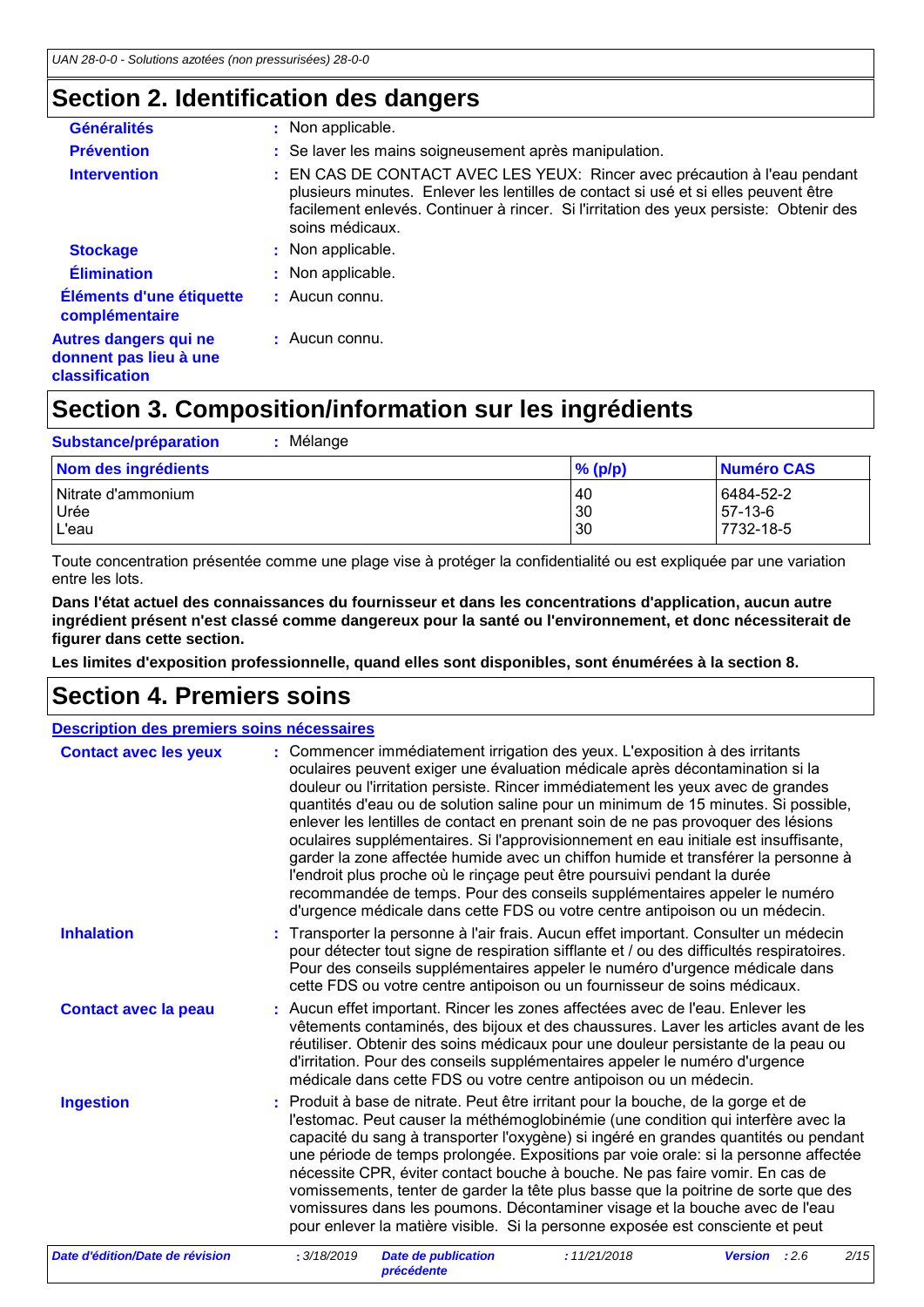## **Section 4. Premiers soins**

| SECUOII 4. FIEIIIIEIS SUIIIS         |                                                                                                                                                                                                                                                                                                                                                                                                                                                                                                                                                                                                                                                                                                                                                                                                                                                                     |
|--------------------------------------|---------------------------------------------------------------------------------------------------------------------------------------------------------------------------------------------------------------------------------------------------------------------------------------------------------------------------------------------------------------------------------------------------------------------------------------------------------------------------------------------------------------------------------------------------------------------------------------------------------------------------------------------------------------------------------------------------------------------------------------------------------------------------------------------------------------------------------------------------------------------|
|                                      | avaler, lui donner 1-2 petites gorgées d'eau. Ne pas donner autre chose par la<br>bouche. Desserrer vêtement serré tel que col, cravate, ceinturon ou ceinture pour<br>empêcher toute restriction de respiration. Appelez une ambulance pour le transport<br>à l'hôpital si la personne se sent malade ou a des difficultés à respirer, ou une<br>grande quantité est pensé comme ayant été ingérée. Pour des conseils<br>supplémentaires, appeler le numéro d'urgence médicale dans cette FDS ou votre<br>centre antipoison ou un médecin.                                                                                                                                                                                                                                                                                                                         |
|                                      | Symptômes et effets les plus importants, qu'ils soient aigus ou retardés                                                                                                                                                                                                                                                                                                                                                                                                                                                                                                                                                                                                                                                                                                                                                                                            |
| Effets aigus potentiels sur la santé |                                                                                                                                                                                                                                                                                                                                                                                                                                                                                                                                                                                                                                                                                                                                                                                                                                                                     |
| <b>Contact avec les yeux</b>         | : Provoque une irritation des yeux.                                                                                                                                                                                                                                                                                                                                                                                                                                                                                                                                                                                                                                                                                                                                                                                                                                 |
| <b>Inhalation</b>                    | : Aucun effet important ou danger critique connu.                                                                                                                                                                                                                                                                                                                                                                                                                                                                                                                                                                                                                                                                                                                                                                                                                   |
| <b>Contact avec la peau</b>          | : Aucun effet important ou danger critique connu.                                                                                                                                                                                                                                                                                                                                                                                                                                                                                                                                                                                                                                                                                                                                                                                                                   |
| <b>Ingestion</b>                     | : Peut être irritant pour les voies digestif. Peut causer des nausées, des<br>vomissements, de la diarrhée et des douleurs abdominales. Peut causer la<br>méthémoglobinémie (une condition qui interfère avec la capacité du sang à<br>transporter l'oxygène) si ingéré en grandes quantités ou pendant une période de<br>temps prolongée. Personnes avec méthémoglobinémie peuvent avoir de couleur<br>bleue de teinte pour les lèvres, les ongles et la peau. En outre, ils peuvent avoir de<br>l'essoufflement ou difficulté à respirer. Personnes plus sensibles à la<br>méthémoglobinémie comprennent: les très jeunes (moins de 3 mois), les personnes<br>âgées, ceux avec la maladie pulmonaire obstructive chronique (MPOC), l'anémie,<br>maladie coronarienne, la chirurgie ou une infection récente, et ceux avec une<br>déficience génétique du G-6 -PD. |
| Signes/symptômes de surexposition    |                                                                                                                                                                                                                                                                                                                                                                                                                                                                                                                                                                                                                                                                                                                                                                                                                                                                     |
| <b>Contact avec les yeux</b>         | : Les symptômes néfastes peuvent éventuellement comprendre ce qui suit:<br>irritation<br>larmoiement<br>rougeur                                                                                                                                                                                                                                                                                                                                                                                                                                                                                                                                                                                                                                                                                                                                                     |
| <b>Inhalation</b>                    | : Aucune donnée spécifique.                                                                                                                                                                                                                                                                                                                                                                                                                                                                                                                                                                                                                                                                                                                                                                                                                                         |
| <b>Contact avec la peau</b>          | : Aucune donnée spécifique.                                                                                                                                                                                                                                                                                                                                                                                                                                                                                                                                                                                                                                                                                                                                                                                                                                         |
| <b>Ingestion</b>                     | : La surexposition par ingestion est improbable dans des conditions normales de<br>travail. Les symptômes néfastes peuvent éventuellement comprendre ce qui suit:<br>nausées ou vomissements<br>المملحم ممسمام امستنمات بملح                                                                                                                                                                                                                                                                                                                                                                                                                                                                                                                                                                                                                                        |

douleurs stomacales

diarrhée

Méthémoglobinémie (voir Effets aigus sur la santé)

#### **Mention de la nécessité d'une prise en charge médicale immédiate ou d'un traitement spécial, si nécessaire**

| Note au médecin traitant         | : En cas d'inhalation de produits de décomposition (monoxyde de carbone, dioxyde<br>de carbone, oxydes d'azote) dans un incendie, les symptômes peuvent être<br>retardés. La personne exposée peut avoir besoin de rester sous surveillance<br>médicale pendant 72 heures. En cas de suspicion de méthémoglobinémie,<br>surveiller les niveaux sanguins de méthémoglobine. Le traitement est<br>symptomatique; méthylène bleu peut être indiquée en fonction de la gravité des cas.<br>Numéro de téléphone 24 Hr urgence médicale pour un soutien professionnel - Du<br>Canada ou des États-Unis, Anglais: 1-303-389-1653; Français ou Espagnol:<br>1-303-389-1654. |
|----------------------------------|---------------------------------------------------------------------------------------------------------------------------------------------------------------------------------------------------------------------------------------------------------------------------------------------------------------------------------------------------------------------------------------------------------------------------------------------------------------------------------------------------------------------------------------------------------------------------------------------------------------------------------------------------------------------|
| <b>Traitements particuliers</b>  | : Appelez le numéro d'urgence médicale dans cette FDS ou votre centre antipoison<br>ou un médecin immédiatement si de grandes quantités ont été ingérées. En cas de<br>suspicion de méthémoglobinémie, méthylène bleu peut être indiquée en fonction de<br>la gravité des cas.                                                                                                                                                                                                                                                                                                                                                                                      |
| <b>Protection des sauveteurs</b> | : Aucune initiative ne doit être prise qui implique un risque individuel ou en l'absence<br>de formation appropriée. La réanimation des patients d'exposition orale bouche-à-<br>bouche est pas recommandé. Des secouristes avec des vêtements contaminés<br>doivent être décontaminés adéquatement.                                                                                                                                                                                                                                                                                                                                                                |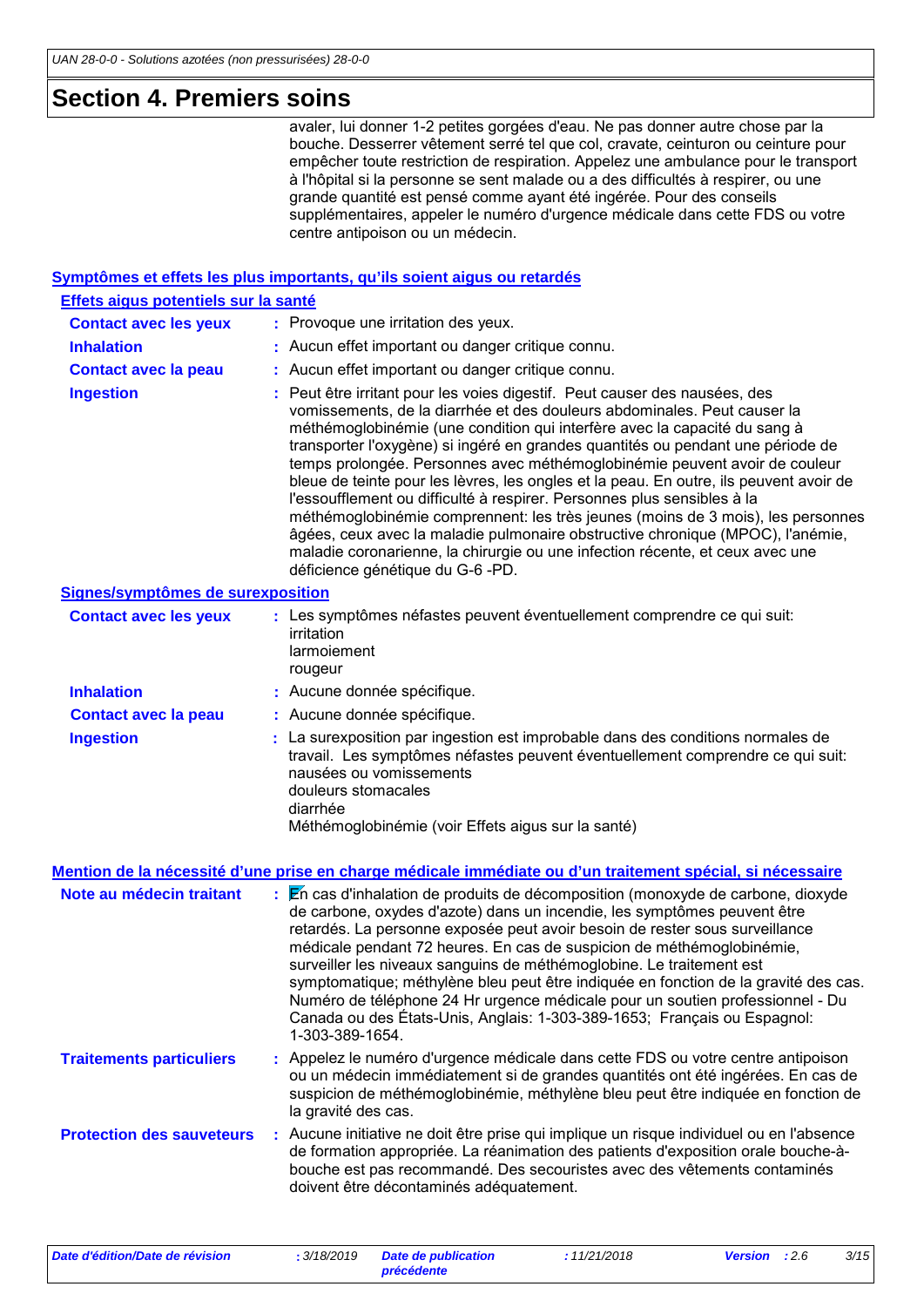### **Section 4. Premiers soins**

**Voir Information toxicologique (section 11)**

### **Section 5. Mesures à prendre en cas d'incendie**

| <b>Moyens d'extinction</b>                                                                          |                                                                                                                                                                                                                                                                                                                                                                                                                                                                                                                                                                                                                                                                                                                  |
|-----------------------------------------------------------------------------------------------------|------------------------------------------------------------------------------------------------------------------------------------------------------------------------------------------------------------------------------------------------------------------------------------------------------------------------------------------------------------------------------------------------------------------------------------------------------------------------------------------------------------------------------------------------------------------------------------------------------------------------------------------------------------------------------------------------------------------|
| <b>Agents extincteurs</b><br>appropriés                                                             | : Ininflammable. Produit incombustible. Employer un agent extincteur qui convient<br>aux feux environnants.                                                                                                                                                                                                                                                                                                                                                                                                                                                                                                                                                                                                      |
| <b>Agents extincteurs</b><br>inappropriés                                                           | : Aucun connu.                                                                                                                                                                                                                                                                                                                                                                                                                                                                                                                                                                                                                                                                                                   |
| Dangers spécifiques du<br>produit                                                                   | : Pas un oxydant à la concentration fabriqué. Il peut agir comme un liquide comburant,<br>se il est concentré par évaporation. Si évaporer à sécheresse, actes comme un<br>agent comburant. Soutenirs combustion par le libération de oxygène même si<br>étouffait. Refroidir les contenants avec de très grandes quantités d'eau même<br>longtemps après que l'incendie ait été éteint. Un respirateur autonome devrait être<br>utilisé pour éviter une quelconque inhalation de fumées toxique. Emet de la fumée<br>et des vapeurs toxiques lorsque chauffé jusqu'à décomposition (NH3, N0, N02).<br>L'eau contaminée peut causer le dégât de l'environnement. Contenez et<br>rassemblez l'eau combattait feu. |
| <b>Produit de décomposition</b><br>thermique dangereux                                              | : Se décompose lorsque chauffé. Les produits de décomposition peuvent<br>éventuellement comprendre les substances suivantes:<br>dioxyde de carbone<br>Monoxyde de carbone<br>oxydes d'azote                                                                                                                                                                                                                                                                                                                                                                                                                                                                                                                      |
| Mesures spéciales de<br>protection pour les<br>pompiers                                             | : En présence d'incendie, circonscrire rapidement le site en évacuant toute personne<br>se trouvant près des lieux de l'accident. Ne prendre aucune mesure impliquant un<br>risque personnel ou en l'absence de formation adéquate.                                                                                                                                                                                                                                                                                                                                                                                                                                                                              |
| <b>Équipement de protection</b><br>spécial pour le personnel<br>préposé à la lutte contre le<br>feu | : Il est impératif que les pompiers portent un équipement de protection adéquat, ainsi<br>qu'un appareil respiratoire autonome (ARA) équipé d'un masque couvre-visage à<br>pression positive.                                                                                                                                                                                                                                                                                                                                                                                                                                                                                                                    |
| <b>Remarque</b>                                                                                     | Dangereuses si on les laisse sécher. Résidus peuvent présenter des propriétés<br>oxydantes.                                                                                                                                                                                                                                                                                                                                                                                                                                                                                                                                                                                                                      |

### **Section 6. Mesures à prendre en cas de déversement accidentel**

**Précautions environnementales Précautions individuelles, équipements de protection et mesures d'urgence :** Évitez la dispersion des matériaux déversés, ainsi que leur écoulement et tout **:** Ne prendre aucune mesure impliquant un risque personnel ou en l'absence de formation adéquate. Empêcher l'accès aux personnes gênantes ou non protégées. Porter un équipement de protection individuelle approprié. contact avec le sol, les voies navigables, les drains et les égouts. Avertir les autorités compétentes si le produit a engendré des effets néfastes (égouts, voies navigables, sol ou air). Utiliser l'équipement de protection individuel requis. Arrêter la fuite si cela ne présente aucun risque. Écarter les conteneurs de la zone de déversement. Diluer avec de l'eau et éponger si la matière est soluble dans l'eau. Sinon, ou si la matière est insoluble dans l'eau, absorber avec un matériau sec inerte et placer dans un conteneur à déchets approprié. Éliminer par l'intermédiaire d'une entreprise spécialisée autorisée. **Petit déversement : Méthodes et matériaux pour le confinement et le nettoyage Pour le personnel non affecté aux urgences Intervenants en cas d'urgence :** Si des vêtements spécialisés sont requis pour traiter un déversement, prendre note de tout renseignement donné à la Section 8 sur les matériaux appropriés ou non. Consultez également les renseignements sous « Pour le personnel non affecté aux urgences ».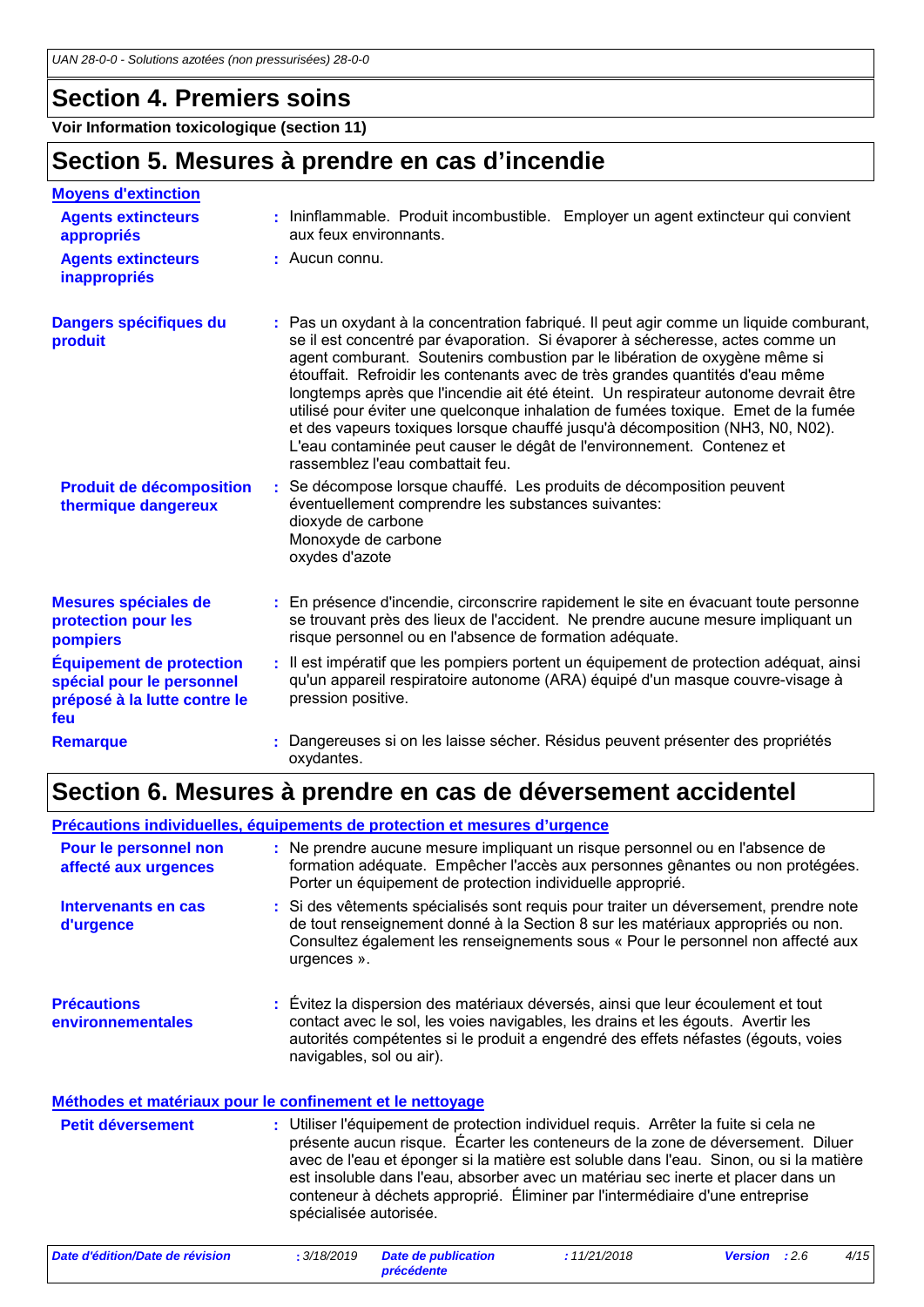## **Section 6. Mesures à prendre en cas de déversement accidentel**

| <b>Grand déversement</b> | : Utiliser l'équipement de protection individuel requis. Arrêter la fuite si cela ne<br>présente aucun risque. Écarter les conteneurs de la zone de déversement.<br>Empêcher la pénétration dans les égoûts, les cours d'eau, les sous-sol ou les zones<br>confinées. Pompe le produit déversé dans un conteneur portant une étiquette<br>appropriée pour recyclage ou élimination. Éliminer par l'intermédiaire d'une<br>entreprise spécialisée autorisée. Nota : Voir Section 1 pour de l'information relative<br>aux urgences et voir Section 13 pour l'élimination des déchets. |
|--------------------------|-------------------------------------------------------------------------------------------------------------------------------------------------------------------------------------------------------------------------------------------------------------------------------------------------------------------------------------------------------------------------------------------------------------------------------------------------------------------------------------------------------------------------------------------------------------------------------------|
|                          |                                                                                                                                                                                                                                                                                                                                                                                                                                                                                                                                                                                     |

### **Section 7. Manutention et stockage**

| Précautions relatives à la sûreté en matière de manutention                       |                                                                                                                                                                                                                                                                                                                                                                                                                                                                                                                                                                                                                                                                                                                                                                                                                                                                                                                                                                                                                                                                                                                                                                                                                                       |
|-----------------------------------------------------------------------------------|---------------------------------------------------------------------------------------------------------------------------------------------------------------------------------------------------------------------------------------------------------------------------------------------------------------------------------------------------------------------------------------------------------------------------------------------------------------------------------------------------------------------------------------------------------------------------------------------------------------------------------------------------------------------------------------------------------------------------------------------------------------------------------------------------------------------------------------------------------------------------------------------------------------------------------------------------------------------------------------------------------------------------------------------------------------------------------------------------------------------------------------------------------------------------------------------------------------------------------------|
| <b>Mesures de protection</b>                                                      | Revêtir un équipement de protection individuelle approprié (voir Section 8). Ne pas<br>ingérer. Éviter le contact avec les yeux, la peau et les vêtements. Éviter de respirer<br>les vapeurs ou le brouillard. Garder dans le conteneur d'origine ou dans un autre<br>conteneur de substitution homologué fabriqué à partir d'un matériau compatible et<br>tenu hermétiquement clos lorsqu'il n'est pas utilisé. Les conteneurs vides retiennent<br>des résidus de produit et peuvent présenter un danger.                                                                                                                                                                                                                                                                                                                                                                                                                                                                                                                                                                                                                                                                                                                            |
| <b>Conseils sur l'hygiène</b><br>générale au travail                              | : Il est interdit de manger, boire ou fumer dans les endroits où ce produit est manipulé,<br>entreposé ou traité. Les personnes travaillant avec ce produit devraient se laver les<br>mains et la figure avant de manger, boire ou fumer. Retirer les vêtements et<br>l'équipement de protection contaminés avant de pénétrer dans des aires de repas.<br>Consulter également la Section 8 pour d'autres renseignements sur les mesures<br>d'hygiène.                                                                                                                                                                                                                                                                                                                                                                                                                                                                                                                                                                                                                                                                                                                                                                                 |
| Conditions de sûreté en<br>matière de stockage, y<br>compris les incompatibilités | : Entreposer conformément à la réglementation locale. Entreposer dans le contenant<br>original à l'abri de la lumière solaire, dans un endroit sec, frais et bien ventilé, à<br>l'écart des substances incompatibles (voir la Section 10), de la nourriture et de la<br>boisson. Garder le récipient hermétiquement fermé lorsque le produit n'est pas<br>utilisé. Les récipients ouverts doivent être refermés avec soin et maintenus en<br>position verticale afin d'éviter les fuites. Ne pas stocker dans des conteneurs non<br>étiquetés. Utiliser un récipient approprié pour éviter toute contamination du milieu<br>ambiant. Incompatible avec les alliages de cuivre. Peut former des boues corrosif<br>sur un stockage prolongé. Contactez votre représentant commercial ou un<br>spécialiste métallurgiques pour assurer la compatibilité avec votre équipement.                                                                                                                                                                                                                                                                                                                                                           |
|                                                                                   | Bien que UAN produit ne est pas classé comme comburant, il est important<br>d'empêcher les conditions durant manutention et de stockage qui peut résulter dans<br>la concentration du produit qui peut inciter à comporter comme un oxydant. Veiller à<br>ce que les pompes de la solution UAN sont thermiquement protégés contre<br>dépasser une température de 66 degrés. C (150 deg. F). Assurez-vous également<br>que les sytèmes de canalisations, si isolée, ne sont pas chauffée à l'extérieur<br>(chaleur tracée). Bien que ce produit, tel que produit, n'a pas été classée comme<br>un oxydant, il est important d'éviter que les conditions au cours de la manipulation et<br>de stockage qui peuvent résulter de la concentration du produit qui peut l'inciter à se<br>comporter comme un oxydant. Assurez-vous que les pompes sont thermiquement<br>protégés contre dépasser une température de 66 degrés. C (150 deg. F). Assurez-<br>vous également que les sytèmes de tuyauterie, si isolée, ne sont pas chauffée à<br>l'extérieur (chaleur tracé). Reportez-vous selon la norme NFPA 400, Code des<br>matières dangereuses pour plus d'informations sur le stockage et la manipulation<br>des matières dangereuses. |

## **Section 8. Contrôle de l'exposition/protection individuelle**

### **Paramètres de contrôle**

### **Limites d'exposition professionnelle**

| Nom des ingrédients                | <b>Limites d'exposition</b> |
|------------------------------------|-----------------------------|
| <b>Règlements Canadiens:</b>       | l Non attribué.             |
| <b>Réglementations États-Unis:</b> | Non attribué.               |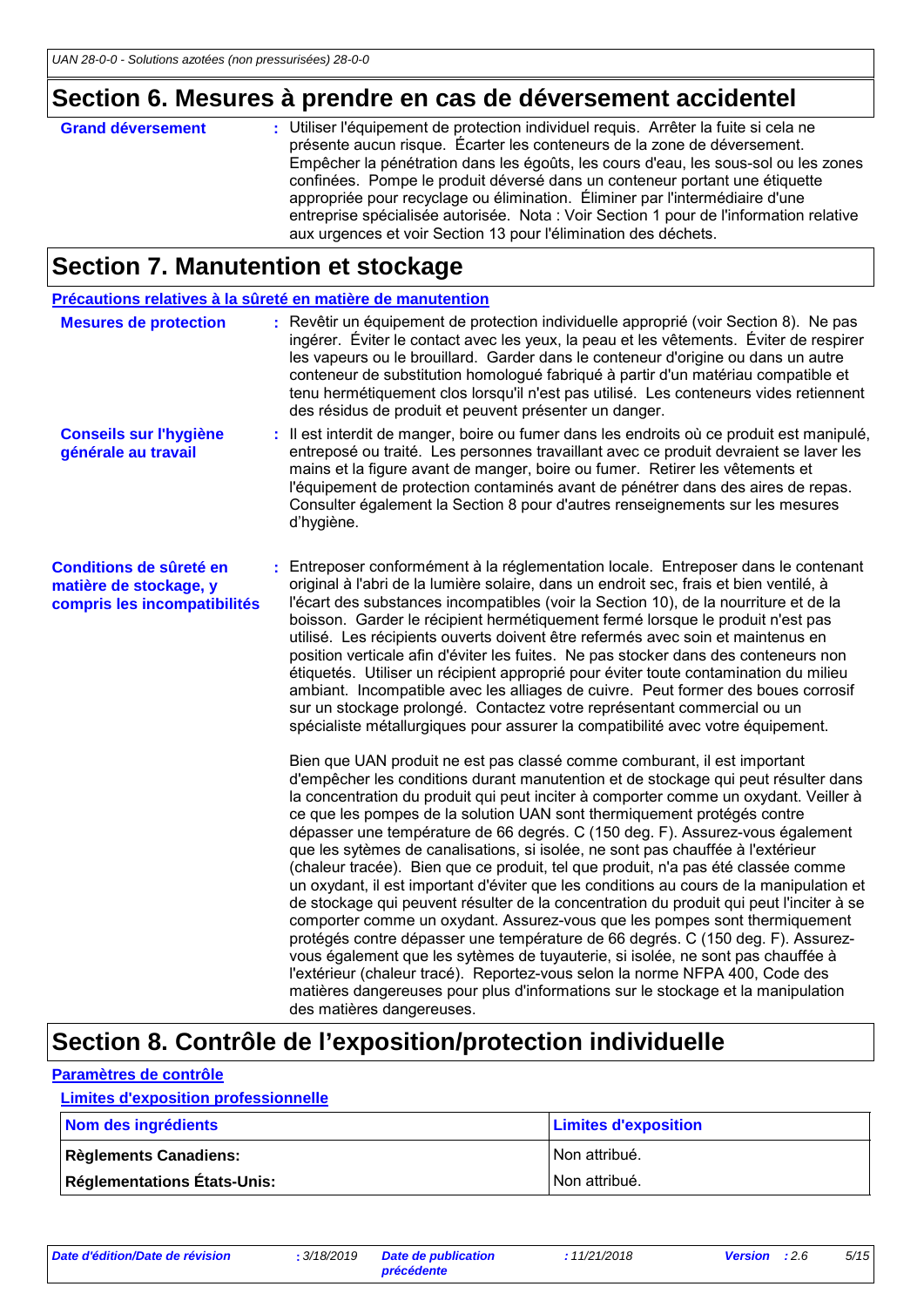## **Section 8. Contrôle de l'exposition/protection individuelle**

|                                                    |    | Section 8. Contrôle de l'exposition/protection individuelle                                                                                                                                                                                                                                                                                                                                                                                                                               |
|----------------------------------------------------|----|-------------------------------------------------------------------------------------------------------------------------------------------------------------------------------------------------------------------------------------------------------------------------------------------------------------------------------------------------------------------------------------------------------------------------------------------------------------------------------------------|
| <b>Contrôles d'ingénierie</b><br>appropriés        |    | : Si les manipulations de l'utilisateur provoquent de la poussière, des fumées, des<br>gaz, des vapeurs ou du brouillard, utiliser des enceintes fermées, une ventilation par<br>aspiration à la source, ou d'autres systèmes de contrôle automatique intégrés afin<br>de maintenir le seuil d'exposition du technicien aux contaminants en suspension<br>dans l'air inférieur aux limites recommandées ou légales.                                                                       |
| Contrôle de l'action des<br>agents d'environnement |    | Il importe de tester les émissions provenant des systèmes d'aération et du matériel<br>de fabrication pour vous assurer qu'elles sont conformes aux exigences de la<br>législation sur la protection de l'environnement. Dans certains cas, il sera<br>nécessaire d'équiper le matériel de fabrication d'un épurateur de gaz ou d'un filtre<br>ou de le modifier techniquement afin de réduire les émissions à des niveaux<br>acceptables.                                                |
| <b>Mesures de protection individuelle</b>          |    |                                                                                                                                                                                                                                                                                                                                                                                                                                                                                           |
| <b>Mesures d'hygiène</b>                           |    | : Après manipulation de produits chimiques, lavez-vous les mains, les avant-bras et<br>le visage avec soin avant de manger, de fumer, d'aller aux toilettes et une fois votre<br>travail terminé. Utiliser les techniques appropriées pour retirer les vêtements<br>contaminés. Laver les vêtements contaminés avant de les réutiliser. Assurez-vous<br>que des bassins oculaires et des douches de décontamination sont installés près<br>des postes de travail.                         |
| <b>Protection oculaire/faciale</b>                 |    | : Le port de lunettes de sécurité conformes à une norme approuvée est obligatoire<br>quand une évaluation des risques le préconise pour éviter toute exposition aux<br>éclaboussures de liquides, à la buée, aux gaz ou aux poussières. Si un contact est<br>possible, les protections suivantes doivent être portées, à moins qu'une évaluation<br>indique un besoin pour une protection supérieure : lunettes de protection étanches<br>contre les éclaboussures de produits chimiques. |
| <b>Protection de la peau</b>                       |    |                                                                                                                                                                                                                                                                                                                                                                                                                                                                                           |
| <b>Protection des mains</b>                        |    | : L'équipement de protection individuelle varie, en fonction de votre évaluation des<br>risques. Lors de la manipulation de produits chimiques, porter en permanence des<br>gants étanches et résistants aux produits chimiques conformes à une norme<br>approuvée, si une évaluation du risque indique que cela est nécessaire. Aucune<br>mesure spéciale n'est habituellement indiquée.                                                                                                 |
| <b>Protection du corps</b>                         |    | : L'équipement de protection individuelle varie, en fonction de votre évaluation des<br>risques. L'équipement de protection individuelle pour le corps doit être adapté à la<br>tâche exécutée et aux risques encourus, et approuvé par un expert avant toute<br>manipulation de ce produit. Contactez votre fabricant d'équipement de protection<br>pour vérifier la compatibilité de l'équipement pour l'usage prévu.                                                                   |
| <b>Autre protection pour la</b><br>peau            | ÷. | Déversement glissant. Il faut sélectionner des chaussures appropriées et toute<br>autre mesure appropriée de protection de la peau en fonction de la tâche en cours<br>et des risques en cause et cette sélection doit être approuvée par un spécialiste<br>avant de manipuler ce produit. Contactez votre fabricant d'équipement de<br>protection pour vérifier la compatibilité de l'équipement pour l'usage prévu.                                                                     |

En fonction du risque et de la possibilité d'une exposition, choisir un respirateur qui est conforme à la norme ou certification appropriée. Les respirateurs doivent être utilisés suivant un programme de protection pour assurer un ajustement, une formation appropriée et d'aspects d'utilisation importants. Pour les sites de travail américains où une protection respiratoire est requise, s'assurer qu'un programme de protection respiratoire répondant aux exigences de la norme 29 CFR 1910.134 est en place. **Protection respiratoire :**

## **Section 9. Propriétés physiques et chimiques**

| <b>Apparence</b>       |                                                   |
|------------------------|---------------------------------------------------|
| <b>État physique</b>   | : Liquide. [Liquide clair à légèrement brouillé.] |
| <b>Couleur</b>         | : Non disponible.                                 |
| <b>Odeur</b>           | : Ammoniacale. [Faible]                           |
| <b>Seuil olfactif</b>  | : Non disponible.                                 |
| рH                     | : 6à7                                             |
| <b>Point de fusion</b> | $: 18^{\circ}$ C (-0.4 $^{\circ}$ F)              |
|                        |                                                   |

*Date d'édition/Date de révision* **:** *3/18/2019 Date de publication*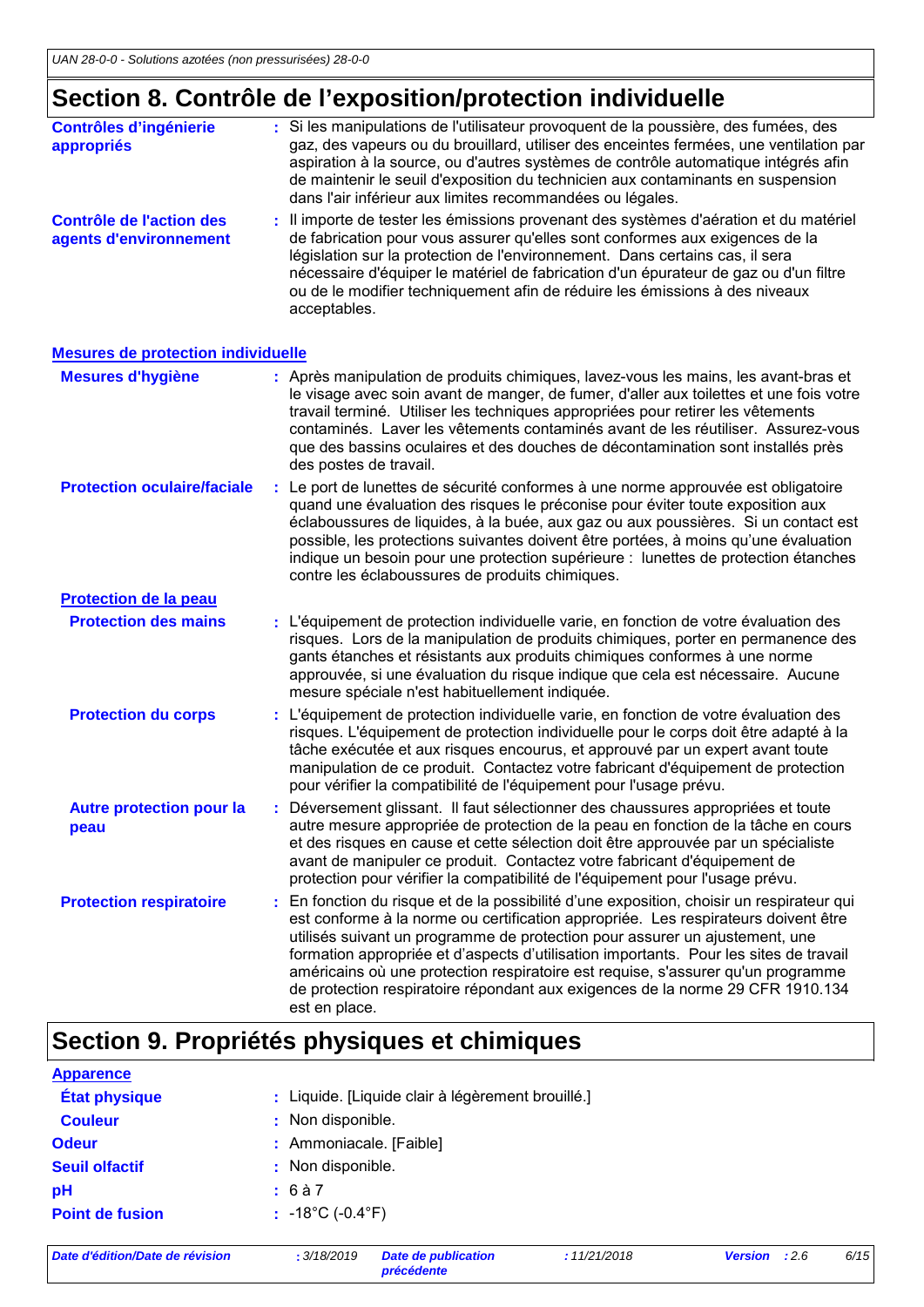## **Section 9. Propriétés physiques et chimiques**

| <b>Point d'ébullition</b>                                           | : $121^{\circ}$ C (249.8 $^{\circ}$ F)                                                                                |
|---------------------------------------------------------------------|-----------------------------------------------------------------------------------------------------------------------|
| Point d'éclair                                                      | [Le produit n'entretient pas une combustion.]                                                                         |
| <b>Taux d'évaporation</b>                                           | : Non disponible.                                                                                                     |
| Inflammabilité (solides et<br>gaz)                                  | : Non-combustible. Se décompose lorsque chauffé. Dégage des fumées toxiques<br>lorsque chauffé jusqu'à décomposition. |
| Limites inférieure et<br>supérieure d'explosion<br>(d'inflammation) | : Non applicable.                                                                                                     |
| <b>Tension de vapeur</b>                                            | : Non disponible.                                                                                                     |
| Densité de vapeur                                                   | : Non disponible.                                                                                                     |
| <b>Densité relative</b>                                             | : 1.28                                                                                                                |
| <b>Solubilité</b>                                                   | : Facilement soluble dans les substances suivantes: l'eau froide et l'eau chaude.                                     |
| Solubilité dans l'eau                                               | : Liquide soluble dans l'eau                                                                                          |
| Coefficient de partage n-<br>octanol/eau                            | : Non disponible.                                                                                                     |
| Température d'auto-<br>inflammation                                 | : Non applicable.                                                                                                     |
| <b>Température de</b><br>décomposition                              | : Non applicable.                                                                                                     |
| <b>Viscosité</b>                                                    | Non disponible.                                                                                                       |
|                                                                     |                                                                                                                       |

## **Section 10. Stabilité et réactivité**

| <b>Réactivité</b>                  | : Pas un oxydant à la concentration fabriqué. Il peut agir comme un liquide comburant,<br>se il est concentré par évaporation. Tenir à l'écart des produits incompatibles.                                                                                                                                                                                                                                                                                                                                                                                                                                                  |
|------------------------------------|-----------------------------------------------------------------------------------------------------------------------------------------------------------------------------------------------------------------------------------------------------------------------------------------------------------------------------------------------------------------------------------------------------------------------------------------------------------------------------------------------------------------------------------------------------------------------------------------------------------------------------|
| <b>Stabilité chimique</b>          | : Le produit est stable.                                                                                                                                                                                                                                                                                                                                                                                                                                                                                                                                                                                                    |
| Risque de réactions<br>dangereuses | : Dans des conditions normales de stockage et d'utilisation, aucune réaction<br>dangereuse ne se produit.                                                                                                                                                                                                                                                                                                                                                                                                                                                                                                                   |
| <b>Conditions à éviter</b>         | : Ne pas laisser sécher. Eviter les températures élevées en combinaison avec des<br>pressions élevées.                                                                                                                                                                                                                                                                                                                                                                                                                                                                                                                      |
| <b>Matériaux incompatibles</b>     | : Adequate, well engineered systems must be provided for the safe storage, transfer<br>and use of this product. Peut être incompatible avec certains métaux utilisés dans<br>les équipements de stockage et de manutention. Incompatible avec les alliages de<br>cuivre, le cuivre et le zinc. Peut former des boues corrosif sur un stockage prolongé.<br>Incompatible avec les halogènes. Reportez-vous à la Section 7 : MANUTENTION<br>ET ENTREPOSAGE et à la Section 8 : CONTRÔLES D'EXPOSITION/<br>PROTECTION PERSONNELLE pour tout complément d'information sur la<br>manipulation et sur la protection du personnel. |
| <b>Produits de décomposition</b>   | : Dans des conditions normales de stockage et d'utilisation, aucun produit de                                                                                                                                                                                                                                                                                                                                                                                                                                                                                                                                               |

**dangereux**

décomposition dangereux ne devrait apparaître.

## **Section 11. Données toxicologiques**

**Renseignements sur les effets toxicologiques**

**Toxicité aiguë**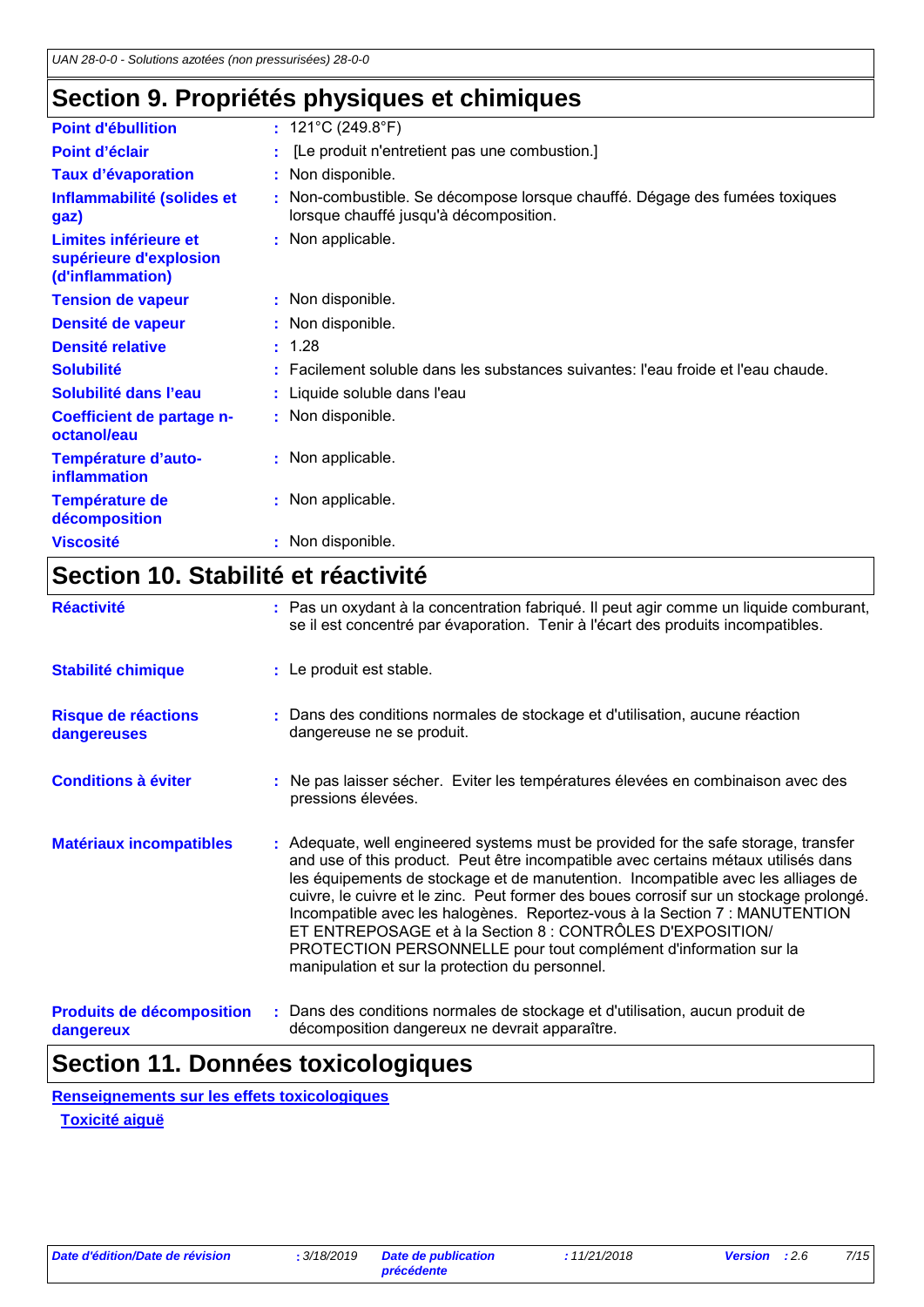## **Section 11. Données toxicologiques**

| Nom du produit ou de<br><b>l'ingrédient</b> | <b>Résultat</b>          | <b>Espèces</b>                | <b>Dosage</b>            | <b>Exposition</b>             |
|---------------------------------------------|--------------------------|-------------------------------|--------------------------|-------------------------------|
| Urée et nitrate d'ammonium<br>en solution   | DL50 Cutané              | Rat - Mâle,<br>Femelle        | >5000 mg/kg              | -                             |
| Nitrate d'ammonium                          | DL50 Orale<br>DL50 Orale | Rat<br>Rat - Mâle,<br>Femelle | 2217 mg/kg<br>2950 mg/kg | $\overline{\phantom{0}}$<br>- |
| Urée<br>L'eau                               | DL50 Orale<br>DL50 Orale | Rat<br>Rat                    | 8471 mg/kg<br>$>90$ g/kg | $\overline{\phantom{0}}$      |

**Conclusion/Résumé :** Très faible toxicité pour les humains et les animaux.

#### **Irritation/Corrosion**

| Nom du produit ou de<br><b>l'ingrédient</b> | <b>Résultat</b>                          | <b>Espèces</b> | <b>Potentiel</b> | <b>Exposition</b> | <b>Observation</b>   |
|---------------------------------------------|------------------------------------------|----------------|------------------|-------------------|----------------------|
| Nitrate d'ammonium                          | Peau<br>Yeux - Œdème des<br>conjonctives | Lapin<br>Lapin |                  |                   | 72 heures<br>3 jours |

**Conclusion/Résumé**

- **Peau** : Irritation nulle pour la peau.
- 
- **Yeux** : Irritant pour les yeux.

### **Sensibilisation**

| Nom du produit ou de<br><b>l'ingrédient</b> | <b>Voie</b><br>d'exposition | <b>Espèces</b> | <b>Résultat</b>   |
|---------------------------------------------|-----------------------------|----------------|-------------------|
| Nitrate d'ammonium                          | Peau                        | Souris         | Non sensibilisant |

**Conclusion/Résumé**

- 
- **Peau :** Non sensibilisant.
- 
- **Respiratoire :** Non disponible.

### **Mutagénicité**

| Nom du produit ou de<br><b>l'ingrédient</b> | <b>Test</b>                                                                                              | <b>Expérience</b>                        | <b>Résultat</b> |
|---------------------------------------------|----------------------------------------------------------------------------------------------------------|------------------------------------------|-----------------|
| Nitrate d'ammonium                          | OECD 471 Essai de<br>mutation réverse sur<br>des bactéries                                               | Expérience: In vitro<br>Sujet: Bactéries | Négatif         |
|                                             | OECD 476 Essai in vitro Expérience: In vitro<br>de mutation génique<br>sur des cellules de<br>mammifères | Sujet: Mammifère-Animal                  | Négatif         |

**Conclusion/Résumé :** PAS d'effet mutagène.

### **Cancérogénicité**

Non disponible.

**Conclusion/Résumé :** Aucun effet important ou danger critique connu. Potentiel de formation de nitrosamines en cas d'ingestion. Ne pas ingérer.

### **Toxicité pour la reproduction**

| Nom du produit ou de<br><b>l'ingrédient</b>                                                            | <b>Toxicité</b><br>lors de la<br><b>grossesse</b> | <b>Fertilité</b> | <b>Toxique pour</b><br><b>le</b><br>développement | <b>Espèces</b>             | <b>Dosage</b>  | <b>Exposition</b> |
|--------------------------------------------------------------------------------------------------------|---------------------------------------------------|------------------|---------------------------------------------------|----------------------------|----------------|-------------------|
| Nitrate d'ammonium                                                                                     | Négatif                                           | Négatif          | Négatif                                           | Rat - Mâle, Femelle Orale: | 1500 mg/<br>kg |                   |
| : Aucun effet important ou danger critique connu.<br><b>Conclusion/Résumé</b><br><b>Tératogénicité</b> |                                                   |                  |                                                   |                            |                |                   |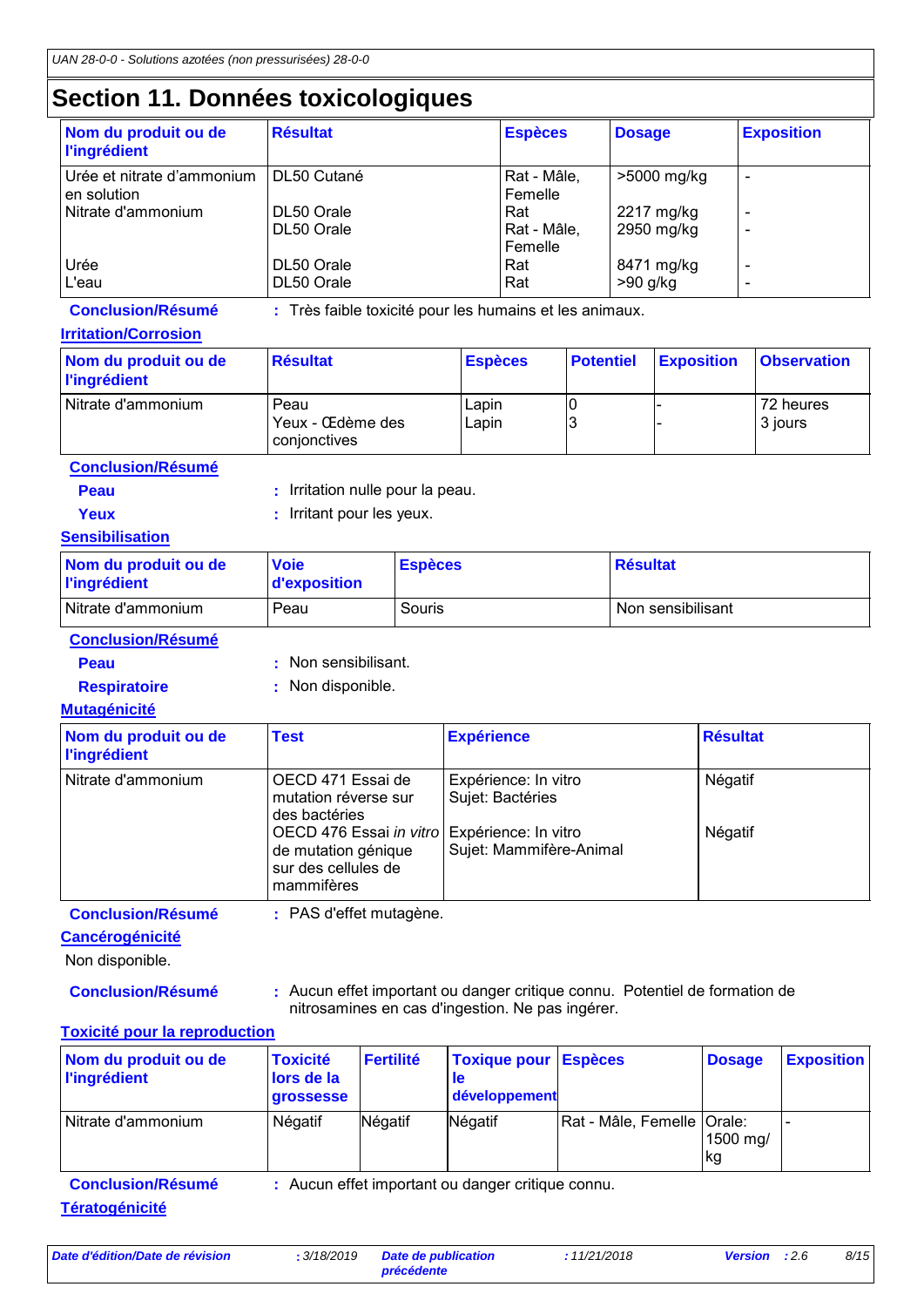### **Section 11. Données toxicologiques**

| Nom du produit ou de<br><b>l'ingrédient</b>                                                                         | <b>Résultat</b>                                            | <b>Espèces</b>                                                                                                                                                                                                                                                                                                                                                                                                                                                                                                                                                                                                                                                                                                                                    | <b>Dosage</b> | <b>Exposition</b> |  |
|---------------------------------------------------------------------------------------------------------------------|------------------------------------------------------------|---------------------------------------------------------------------------------------------------------------------------------------------------------------------------------------------------------------------------------------------------------------------------------------------------------------------------------------------------------------------------------------------------------------------------------------------------------------------------------------------------------------------------------------------------------------------------------------------------------------------------------------------------------------------------------------------------------------------------------------------------|---------------|-------------------|--|
| Nitrate d'ammonium                                                                                                  | Négatif - Orale                                            | Rat - Femelle                                                                                                                                                                                                                                                                                                                                                                                                                                                                                                                                                                                                                                                                                                                                     | 1500 mg/kg    | $\blacksquare$    |  |
| <b>Conclusion/Résumé</b>                                                                                            |                                                            | : Aucun effet important ou danger critique connu.                                                                                                                                                                                                                                                                                                                                                                                                                                                                                                                                                                                                                                                                                                 |               |                   |  |
| Toxicité systémique pour certains organes cibles - exposition unique -                                              |                                                            |                                                                                                                                                                                                                                                                                                                                                                                                                                                                                                                                                                                                                                                                                                                                                   |               |                   |  |
| Non disponible.                                                                                                     |                                                            |                                                                                                                                                                                                                                                                                                                                                                                                                                                                                                                                                                                                                                                                                                                                                   |               |                   |  |
| Toxicité pour certains organes cibles - expositions répétées -                                                      |                                                            |                                                                                                                                                                                                                                                                                                                                                                                                                                                                                                                                                                                                                                                                                                                                                   |               |                   |  |
| Non disponible.                                                                                                     |                                                            |                                                                                                                                                                                                                                                                                                                                                                                                                                                                                                                                                                                                                                                                                                                                                   |               |                   |  |
| <b>Risque d'absorption par aspiration</b>                                                                           |                                                            |                                                                                                                                                                                                                                                                                                                                                                                                                                                                                                                                                                                                                                                                                                                                                   |               |                   |  |
| Non disponible.                                                                                                     |                                                            |                                                                                                                                                                                                                                                                                                                                                                                                                                                                                                                                                                                                                                                                                                                                                   |               |                   |  |
|                                                                                                                     |                                                            |                                                                                                                                                                                                                                                                                                                                                                                                                                                                                                                                                                                                                                                                                                                                                   |               |                   |  |
| <b>Renseignements sur les</b>                                                                                       | : Voies d'entrée probables :                               |                                                                                                                                                                                                                                                                                                                                                                                                                                                                                                                                                                                                                                                                                                                                                   |               |                   |  |
| voies d'exposition                                                                                                  | Orale                                                      |                                                                                                                                                                                                                                                                                                                                                                                                                                                                                                                                                                                                                                                                                                                                                   |               |                   |  |
| probables                                                                                                           | Contact avec les yeux                                      |                                                                                                                                                                                                                                                                                                                                                                                                                                                                                                                                                                                                                                                                                                                                                   |               |                   |  |
| Effets aigus potentiels sur la santé                                                                                |                                                            |                                                                                                                                                                                                                                                                                                                                                                                                                                                                                                                                                                                                                                                                                                                                                   |               |                   |  |
| <b>Contact avec les yeux</b>                                                                                        | : Provoque une irritation des yeux.                        |                                                                                                                                                                                                                                                                                                                                                                                                                                                                                                                                                                                                                                                                                                                                                   |               |                   |  |
| <b>Inhalation</b>                                                                                                   |                                                            | : Aucun effet important ou danger critique connu.                                                                                                                                                                                                                                                                                                                                                                                                                                                                                                                                                                                                                                                                                                 |               |                   |  |
| <b>Contact avec la peau</b><br><b>Ingestion</b>                                                                     |                                                            | : Aucun effet important ou danger critique connu.<br>Peut être irritant pour les voies digestif. Peut causer des nausées, des                                                                                                                                                                                                                                                                                                                                                                                                                                                                                                                                                                                                                     |               |                   |  |
|                                                                                                                     | déficience génétique du G-6 -PD.                           | vomissements, de la diarrhée et des douleurs abdominales. Peut causer la<br>méthémoglobinémie (une condition qui interfère avec la capacité du sang à<br>transporter l'oxygène) si ingéré en grandes quantités ou pendant une période de<br>temps prolongée. Personnes avec méthémoglobinémie peuvent avoir de couleur<br>bleue de teinte pour les lèvres, les ongles et la peau. En outre, ils peuvent avoir de<br>l'essoufflement ou difficulté à respirer. Personnes plus sensibles à la<br>méthémoglobinémie comprennent: les très jeunes (moins de 3 mois), les personnes<br>âgées, ceux avec la maladie pulmonaire obstructive chronique (MPOC), l'anémie,<br>maladie coronarienne, la chirurgie ou une infection récente, et ceux avec une |               |                   |  |
|                                                                                                                     |                                                            |                                                                                                                                                                                                                                                                                                                                                                                                                                                                                                                                                                                                                                                                                                                                                   |               |                   |  |
| Symptômes correspondant aux caractéristiques physiques, chimiques et toxicologiques<br><b>Contact avec les yeux</b> | irritation<br>larmoiement<br>rougeur                       | : Les symptômes néfastes peuvent éventuellement comprendre ce qui suit:                                                                                                                                                                                                                                                                                                                                                                                                                                                                                                                                                                                                                                                                           |               |                   |  |
| <b>Inhalation</b>                                                                                                   | : Aucune donnée spécifique.                                |                                                                                                                                                                                                                                                                                                                                                                                                                                                                                                                                                                                                                                                                                                                                                   |               |                   |  |
| <b>Contact avec la peau</b>                                                                                         | : Aucune donnée spécifique.                                |                                                                                                                                                                                                                                                                                                                                                                                                                                                                                                                                                                                                                                                                                                                                                   |               |                   |  |
| <b>Ingestion</b>                                                                                                    | nausées ou vomissements<br>douleurs stomacales<br>diarrhée | : La surexposition par ingestion est improbable dans des conditions normales de<br>travail. Les symptômes néfastes peuvent éventuellement comprendre ce qui suit:<br>Méthémoglobinémie (voir Effets aigus sur la santé)                                                                                                                                                                                                                                                                                                                                                                                                                                                                                                                           |               |                   |  |
| Effets différés et immédiats ainsi que les effets chroniques causés par une exposition à court et à long terme      |                                                            |                                                                                                                                                                                                                                                                                                                                                                                                                                                                                                                                                                                                                                                                                                                                                   |               |                   |  |
| <b>Exposition de courte durée</b>                                                                                   |                                                            |                                                                                                                                                                                                                                                                                                                                                                                                                                                                                                                                                                                                                                                                                                                                                   |               |                   |  |
|                                                                                                                     |                                                            |                                                                                                                                                                                                                                                                                                                                                                                                                                                                                                                                                                                                                                                                                                                                                   |               |                   |  |

| <b>Effets immédiats</b><br>possibles | : Voir ci-dessus. |
|--------------------------------------|-------------------|
| Effets différés possibles            | : Voir ci-dessus. |
| <b>Exposition de longue durée</b>    |                   |
| <b>Effets immédiats</b><br>possibles | : Non disponible. |
|                                      |                   |

*Date d'édition/Date de révision* **:** *3/18/2019 Date de publication* 

**Date de publication<br>précédente**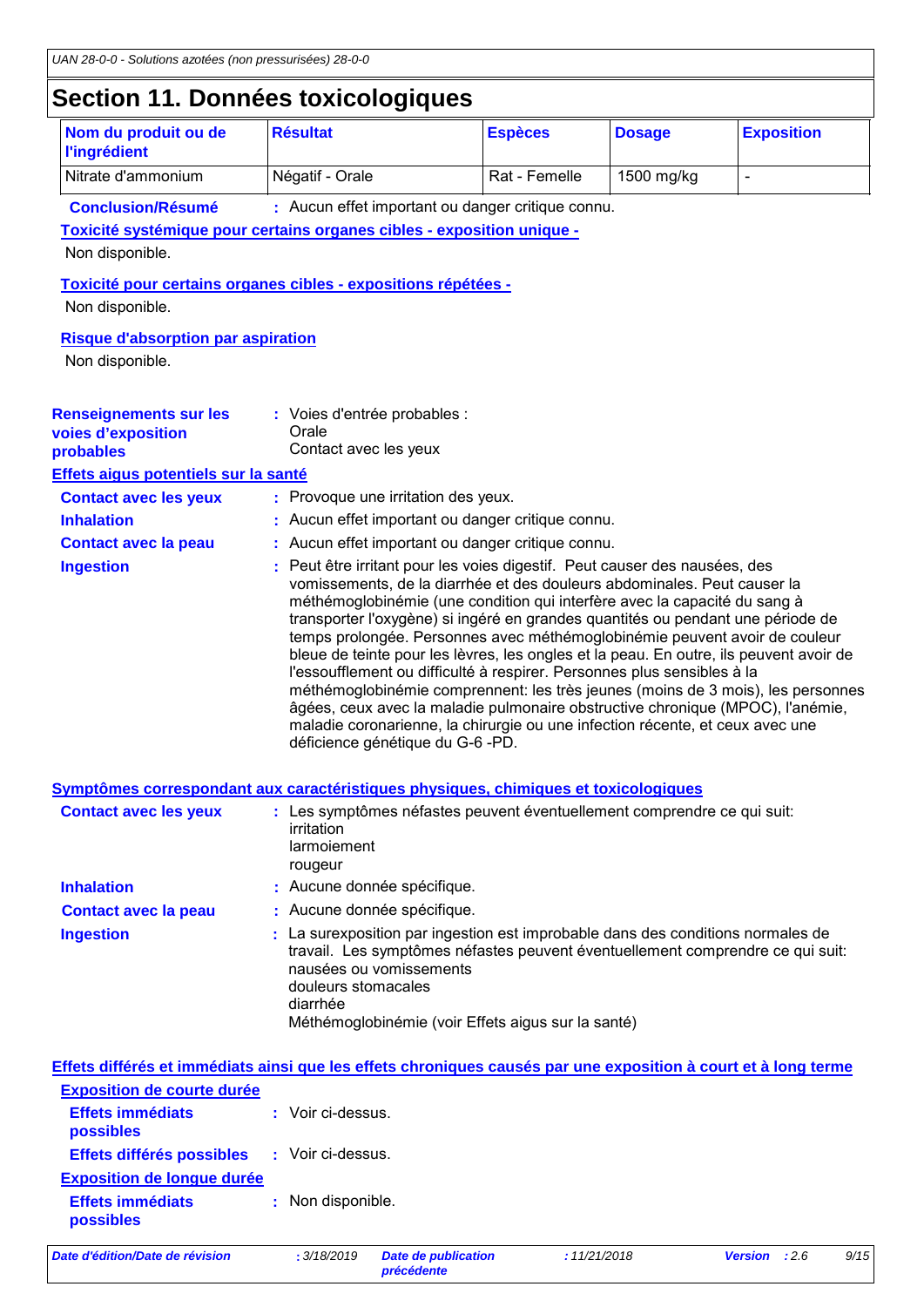## **Section 11. Données toxicologiques**

| Effets différés possibles                 | : Non disponible.                                                            |  |
|-------------------------------------------|------------------------------------------------------------------------------|--|
| Effets chroniques potentiels sur la santé |                                                                              |  |
| <b>Généralités</b>                        | : Aucun effet important ou danger critique connu.                            |  |
| <b>Cancérogénicité</b>                    | : Potentiel de formation de nitrosamines en cas d'ingestion. Ne pas ingérer. |  |
| <b>Mutagénicité</b>                       | : Aucun effet important ou danger critique connu.                            |  |
| <b>Tératogénicité</b>                     | : Aucun effet important ou danger critique connu.                            |  |
| <b>Effets sur le</b><br>développement     | : Aucun effet important ou danger critique connu.                            |  |
| Effets sur la fertilité                   | : Aucun effet important ou danger critique connu.                            |  |

## **Section 12. Données écologiques**

| <b>Toxicité</b>                             |                                                                                     |                                               |                   |
|---------------------------------------------|-------------------------------------------------------------------------------------|-----------------------------------------------|-------------------|
| Nom du produit ou de<br><b>l'ingrédient</b> | <b>Résultat</b>                                                                     | <b>Espèces</b>                                | <b>Exposition</b> |
| <b>Solution Nitrate</b><br>d'Ammonium-Urée  | NOEC >1700 mg/l Eau de mer                                                          | Algues                                        | 10 jours          |
|                                             | Aiguë CE50 490 mg/l Eau douce                                                       | Daphnie                                       | 48 heures         |
|                                             | Aiguë CL50 447 mg/l Eau douce                                                       | Poisson                                       | 48 heures         |
| Nitrate d'ammonium                          | Chronique NOEC 6 à 12 mg/l Eau<br>douce                                             | Crustacés - Cladocera                         | 21 jours          |
| Urée                                        | Aiguë CE50 3910000 µg/l Eau douce                                                   | Daphnie - Daphnia magna -<br>Néonate          | 48 heures         |
|                                             | Aiguë CL50 1000 mg/l Eau de mer                                                     | Crustacés - Chaetogammarus<br>marinus - Jeune | 48 heures         |
|                                             | Aiguë CL50 5000 µg/l Eau douce                                                      | Poisson - Colisa fasciata -<br>Estivaux       | 96 heures         |
|                                             | Chronique NOEC 2 g/L Eau douce                                                      | Poisson - Heteropneustes<br>fossilis          | 30 jours          |
| <b>Conclusion/Résumé</b>                    | : Toxicité presque nulle pour les organismes aquatiques. Très faible toxicité aiguë |                                               |                   |

pour les poissons.

### **Persistance et dégradation**

| <b>Conclusion/Résumé</b>                    | : Selon les critères de la CEE : Facilement biodégradable |                  |                  |  |
|---------------------------------------------|-----------------------------------------------------------|------------------|------------------|--|
| Nom du produit ou de<br><b>l'ingrédient</b> | <b>Demi-vie aquatique</b>                                 | <b>Photolyse</b> | Biodégradabilité |  |
| <b>Solution Nitrate</b><br>d'Ammonium-Urée  |                                                           |                  | lFacilement      |  |

### **Potentiel de bioaccumulation**

| Nom du produit ou de<br><b>l'ingrédient</b> | $LogP_{ow}$ | <b>BCF</b> | <b>Potentiel</b> |
|---------------------------------------------|-------------|------------|------------------|
| Urée                                        | $< -1.73$   |            | faible           |
| L'eau                                       | $-1.38$     |            | faible           |

### **Mobilité dans le sol**

| <b>Coefficient de répartition</b> | : N |
|-----------------------------------|-----|
| sol/eau (Koc)                     |     |
| <b>Autres effets nocifs</b>       | : A |

- **:** Non disponible.
	- Aucun effet important ou danger critique connu.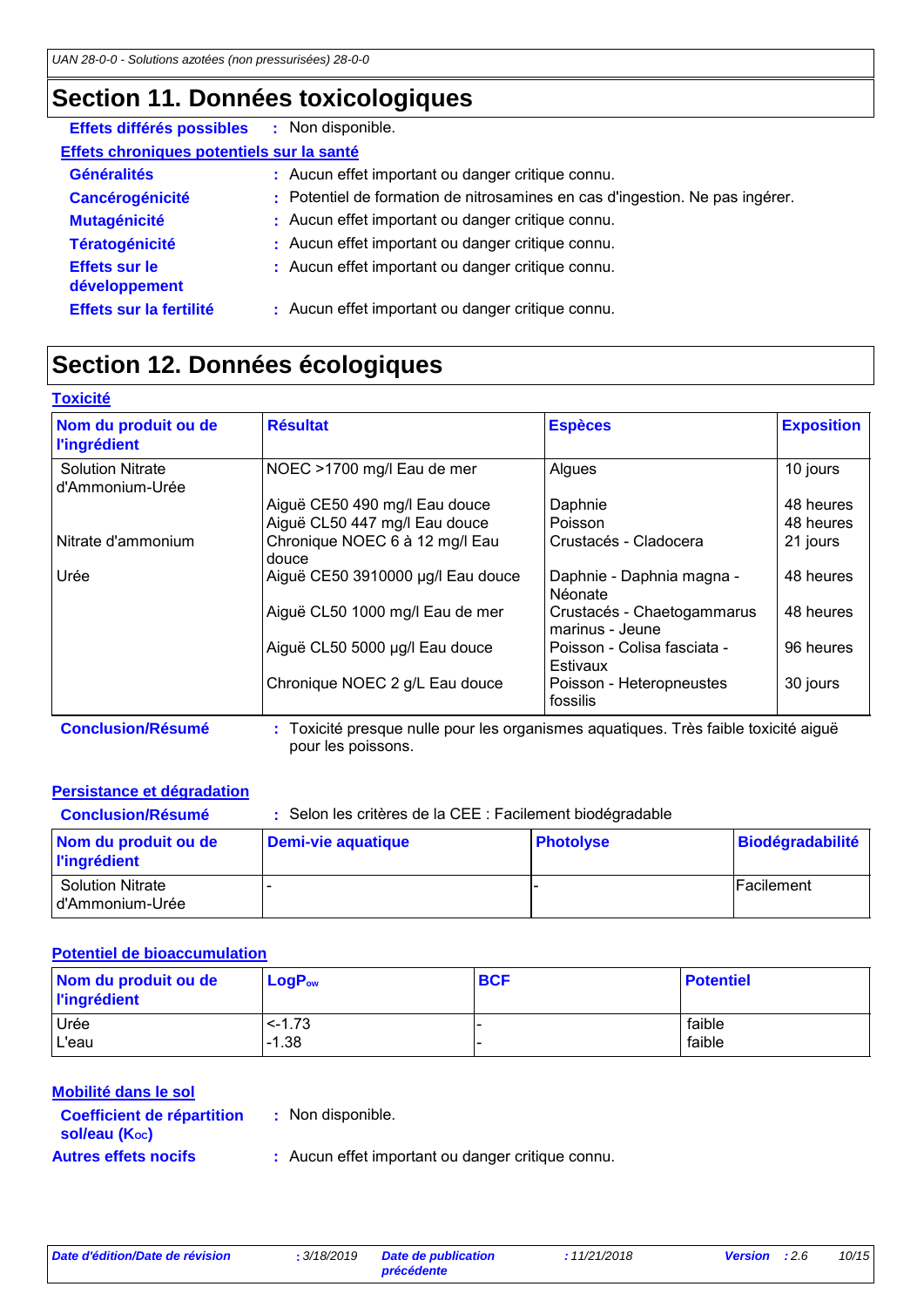### **Section 13. Données sur l'élimination**

: Il est important de réduire au minimum, voire d'éviter la génération de déchets chaque fois que possible. La mise au rebut de ce produit, des solutions et de tous les co-produits doit obéir en permanence aux dispositions de la législation sur la protection de l'environnement et l'élimination des déchets et demeurer conforme aux exigences des pouvoirs publics locaux. Éliminer le surplus et les produits non recyclables par l'intermédiaire d'une entreprise spécialisée autorisée. Ne pas rejeter les déchets non traités dans les égouts, à moins que ce soit en conformité avec les exigences de toutes les autorités compétentes. L'emballage des déchets doit être recyclé. L'incinération ou l'enfouissement sanitaire ne doivent être considérés que lorsque le recyclage n'est pas possible. Ne se débarrasser de ce produit et de son récipient qu'en prenant toutes précautions d'usage. Il faut prendre des précautions lors de la manipulation de contenants vides qui n'ont pas été nettoyés ou rincés. Les conteneurs vides ou les doublures peuvent retenir des résidus de produit. Évitez la dispersion des matériaux déversés, ainsi que leur écoulement et tout contact avec le sol, les voies navigables, les drains et les égouts. **Méthodes d'élimination :**

### **Section 14. Informations relatives au transport**

|                                                                     | <b>Classification</b><br>pour le TMD | <b>Classification</b><br>pour le DOT | <b>Classement</b><br>mexicain | <b>IMDG</b>     | <b>IATA</b>              |
|---------------------------------------------------------------------|--------------------------------------|--------------------------------------|-------------------------------|-----------------|--------------------------|
| <b>Numéro ONU</b>                                                   | Non réglementé.                      | Non réglementé.                      | Non<br>réglementé.            | Non réglementé. | Non réglementé.          |
| <b>Désignation</b><br>officielle de<br>transport de<br><b>I'ONU</b> |                                      |                                      |                               |                 | $\overline{\phantom{0}}$ |
| <b>Classe de</b><br>danger relative<br>au transport                 |                                      |                                      | ٠                             | ۰               | $\blacksquare$           |
| <b>Groupe</b><br>d'emballage                                        |                                      |                                      |                               |                 | $\blacksquare$           |
| <b>Dangers</b><br>environnementaux                                  | Non.                                 | Non.                                 | Non.                          | Non.            | Non.                     |
| <b>Autres</b><br><b>informations</b>                                |                                      |                                      |                               |                 |                          |

**Protections spéciales pour l'utilisateur**

- **Transport avec les utilisateurs locaux :** toujours transporter dans des **:** conditionnements qui sont corrects et sécurisés. S'assurer que les personnes transportant le produit connaissent les mesures à prendre en cas d'accident ou de déversement accidentel.
- **Transport en vrac aux termes de l'annexe II de la Convention MARPOL et du Recueil IBC**

### **Section 15. Informations sur la réglementation**

**:** Non disponible.

# **Listes canadiennes**

- **INRP canadien :** Les composants suivants sont répertoriés: Ammoniac (total)
- **Substances toxiques au sens de la LCPE (Loi canadienne sur la protection de l'environnement)**
- **:** Aucun des composants n'est répertorié.

*Date d'édition/Date de révision* **:** *3/18/2019 Date de publication*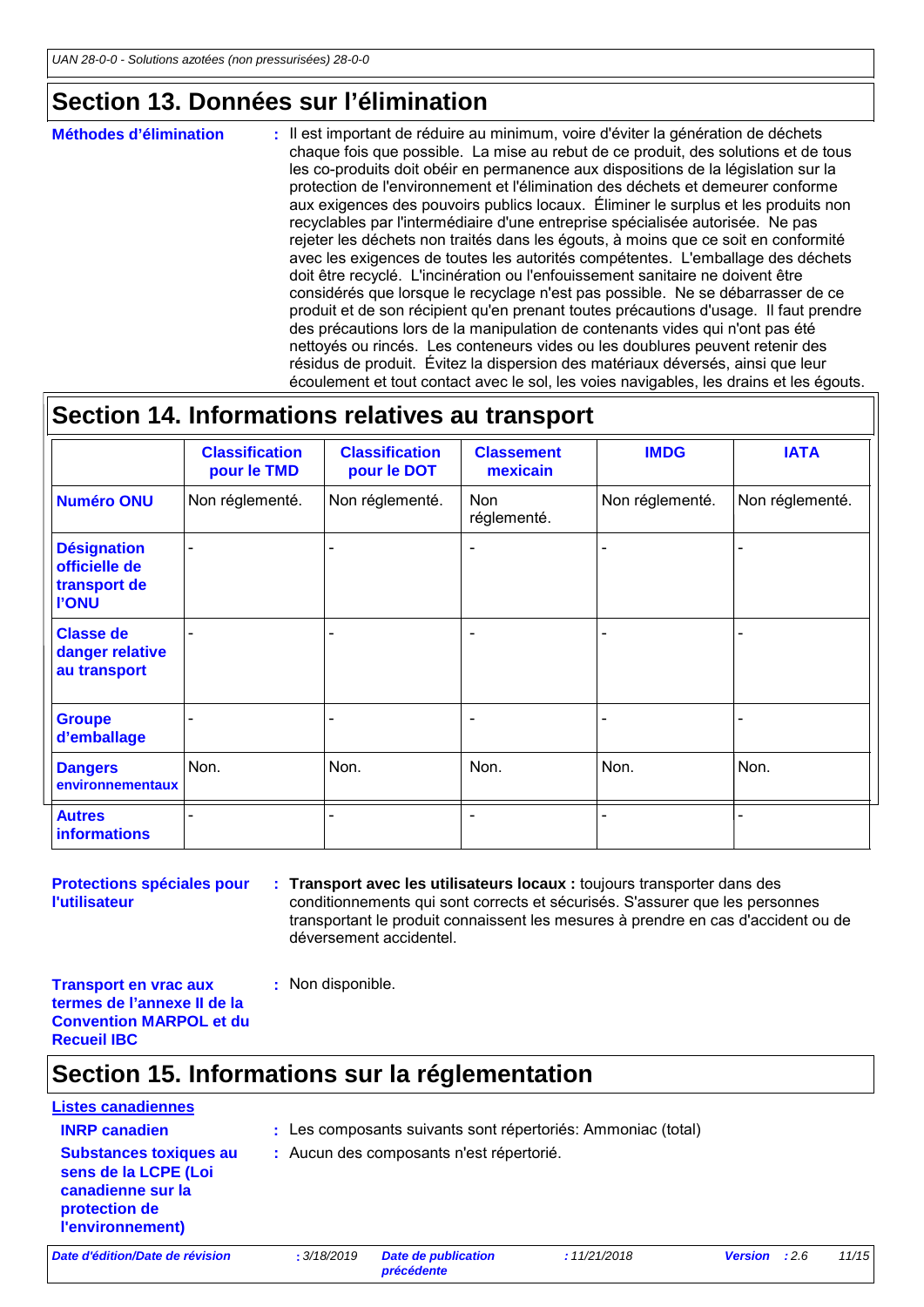## **Section 15. Informations sur la réglementation**

| <b>Inventaire du Canada</b>                                    | : Tous les composants sont répertoriés ou exclus.                                                          |
|----------------------------------------------------------------|------------------------------------------------------------------------------------------------------------|
| <b>Réglementations Internationales</b>                         |                                                                                                            |
|                                                                | Liste des substances chimiques des tableaux I, II et III de la Convention sur les armes chimiques          |
| Non inscrit.                                                   |                                                                                                            |
| Protocole de Montréal (Annexes A, B, C, E)                     |                                                                                                            |
| Non inscrit.                                                   |                                                                                                            |
|                                                                | <b>Convention de Stockholm relative aux polluants organiques persistants</b>                               |
| Non inscrit.                                                   |                                                                                                            |
|                                                                | Convention de Rotterdam sur le consentement préalable donné en connaissance de cause (PIC)                 |
| Non inscrit.                                                   |                                                                                                            |
|                                                                | Protocole d'Aarhus de la CEE-ONU relatif aux POP et aux métaux lourds                                      |
| Non inscrit.                                                   |                                                                                                            |
| Liste des stocks                                               |                                                                                                            |
| <b>Australie</b>                                               | : Tous les composants sont répertoriés ou exclus.                                                          |
| <b>Chine</b>                                                   | Tous les composants sont répertoriés ou exclus.                                                            |
| <b>Europe</b>                                                  | Tous les composants sont répertoriés ou exclus.                                                            |
| <b>Japon</b>                                                   | Tous les composants sont répertoriés ou exclus.                                                            |
| <b>Malaisie</b>                                                | Indéterminé.                                                                                               |
| Nouvelle-Zélande                                               | Tous les composants sont répertoriés ou exclus.                                                            |
| <b>Philippines</b>                                             | Tous les composants sont répertoriés ou exclus.                                                            |
| République de Corée                                            | Tous les composants sont répertoriés ou exclus.                                                            |
| <b>Taïwan</b>                                                  | Tous les composants sont répertoriés ou exclus.                                                            |
| <b>Turquie</b>                                                 | Indéterminé.                                                                                               |
|                                                                |                                                                                                            |
| <b>Réglementations États-</b>                                  |                                                                                                            |
| Unis:                                                          | TSCA 4(a) Règlements définitifs sur les essais: Biuret; urée, produits de réaction<br>avec le formaldéhyde |
|                                                                | TSCA 8(a) CDR Exemption / Exemption partielle: Indéterminé                                                 |
|                                                                | TSCA 8(b) Inventaire actif: Tous les composants sont répertoriés ou exclus.                                |
| <b>Clean Air Act Section 112</b>                               | : Non inscrit                                                                                              |
| (b) Hazardous Air                                              |                                                                                                            |
| <b>Pollutants (HAPs)</b>                                       |                                                                                                            |
| <b>Clean Air Act Section 602</b><br><b>Class I Substances</b>  | : Non inscrit                                                                                              |
| <b>Clean Air Act Section 602</b><br><b>Class II Substances</b> | : Non inscrit                                                                                              |
| <b>DEA List I Chemicals</b><br><b>(Precursor Chemicals)</b>    | : Non inscrit                                                                                              |
| <b>DEA List II Chemicals</b><br><b>(Essential Chemicals)</b>   | : Non inscrit                                                                                              |
|                                                                | <b>SARA 302/304 Composition/information sur les ingrédients</b>                                            |
| <b>SARA 304 RQ</b>                                             | : Non applicable.                                                                                          |
| <b>SARA 311/312</b>                                            |                                                                                                            |
| <b>Classification</b>                                          | : Risque immédiat (aigu) pour la santé                                                                     |
|                                                                | Danger d'intoxication différée (chronique).                                                                |
|                                                                |                                                                                                            |

**Composition/information sur les ingrédients**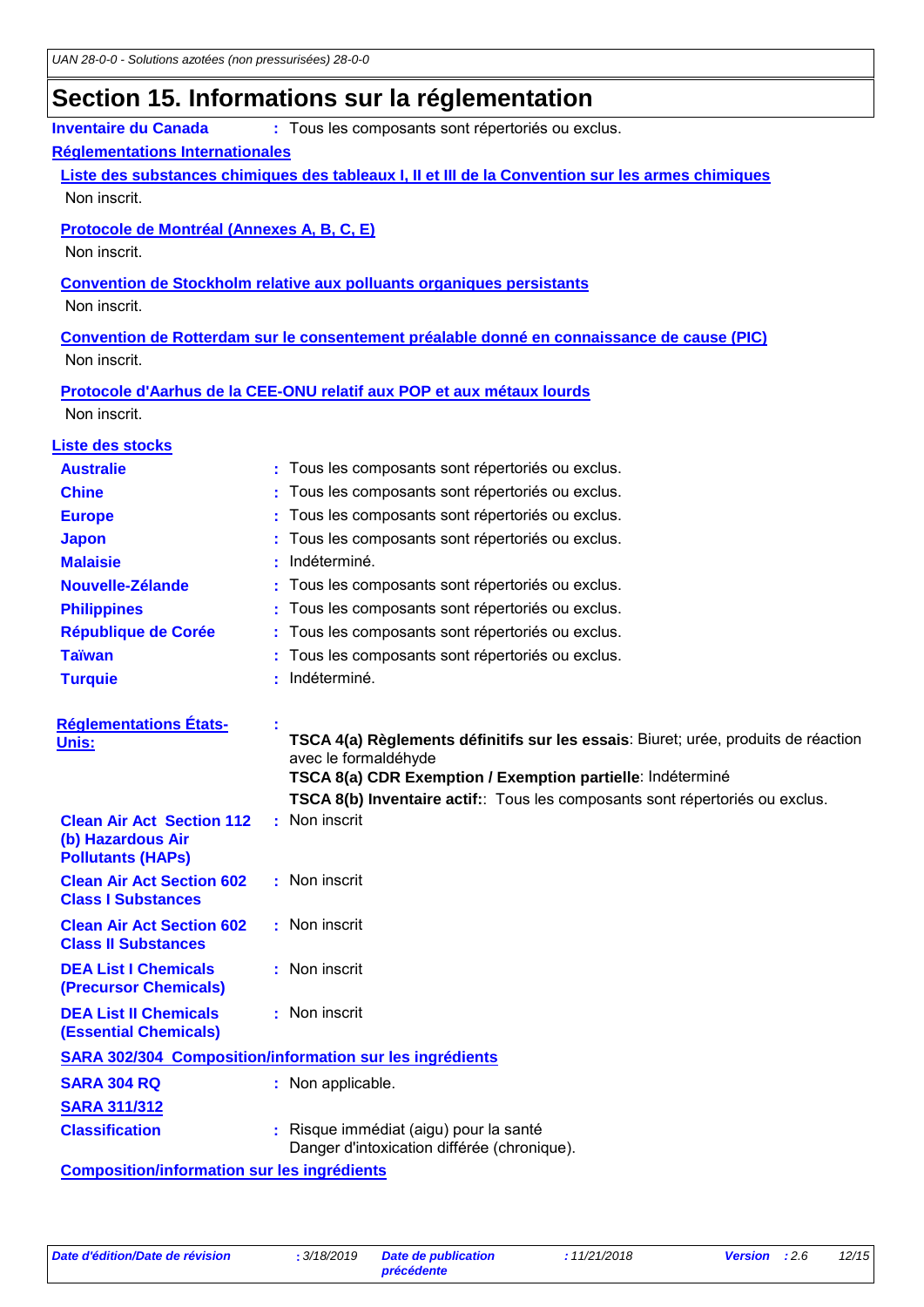## **Section 15. Informations sur la réglementation**

| <b>Nom</b>         | $\frac{9}{6}$ | <b>Risques</b> | Décompression Réactif<br>d'incendie soudaine |      | <b>Risque</b><br>immédiat<br>(aigu) pour<br>la santé | <b>Danger</b><br>d'intoxication<br>différée<br>(chronique). |
|--------------------|---------------|----------------|----------------------------------------------|------|------------------------------------------------------|-------------------------------------------------------------|
| Nitrate d'ammonium | $≥25 - 50$    | Non.           | Non.                                         | Non. | Oui.                                                 | Non.                                                        |

#### **SARA 313**

|                                                       | Nom du produit     | Numéro CAS | $\frac{9}{6}$ |
|-------------------------------------------------------|--------------------|------------|---------------|
| <b>Feuille R - Exigences en</b><br>matière de rapport | Nitrate d'ammonium | 6484-52-2  | -45           |
| <b>Avis du fournisseur</b>                            | Nitrate d'ammonium | 6484-52-2  | 45            |

Il est impératif que les avis SARA 313 ne soient pas détachés de la FDS, et que les copie et redistribution de la FDS incluent les copie et redistribution des avis joints aux copies de la FDS redistribuée par la suite.

#### **Réglementations d'État**

| <b>Massachusetts</b>       | : Les composants suivants sont répertoriés: Nitrate d'ammonium                                    |
|----------------------------|---------------------------------------------------------------------------------------------------|
| <b>New York</b>            | : Aucun des composants n'est répertorié.                                                          |
| <b>New Jersey</b>          | : Les composants suivants sont répertoriés: Nitrate d'ammonium; Acide nitrique sel<br>d'ammonium. |
| <b>Pennsylvanie</b>        | : Les composants suivants sont répertoriés: Acide nitrique sel d'ammonium.                        |
| <b>Californie prop. 65</b> | : Non inscrit.                                                                                    |

## **Section 16. Autres informations**

|  |  | <b>Historique</b> |
|--|--|-------------------|
|  |  |                   |

| Date d'édition/Date de<br>révision | : 3/18/2019  |
|------------------------------------|--------------|
| Date de publication<br>précédente  | : 11/21/2018 |
| <b>Version</b>                     | $\pm 2.6$    |

**Indique quels renseignements ont été modifiés depuis la version précédente.**

| Légende des abréviations | $:$ ETA = Estimation de la toxicité aiguë<br>FBC = Facteur de bioconcentration<br>SGH = Système Général Harmonisé de classification et d'étiquetage des produits |
|--------------------------|------------------------------------------------------------------------------------------------------------------------------------------------------------------|
|                          | chimiques                                                                                                                                                        |
|                          | IATA = Association international du transport aérien                                                                                                             |
|                          | CVI = conteneurs en vrac intermédiaires                                                                                                                          |
|                          | code IMDG = code maritime international des marchandises dangereuses                                                                                             |
|                          | LogKoe = coefficient de partage octanol/eau                                                                                                                      |
|                          | MARPOL = Convention internationale pour la prévention de la pollution par les                                                                                    |
|                          | navires de 1973, telle que modifiée par le Protocole de 1978. ("MARPOL" = pollution<br>maritime)                                                                 |
|                          | NU = Nations Unies                                                                                                                                               |
|                          | RPD = Règlement sur les produits dangereux                                                                                                                       |

### **Procédure utilisée pour préparer la classification**

| <b>Classification</b>                     | <b>Justification</b> |
|-------------------------------------------|----------------------|
| <b>IRRITATION OCULAIRE - Catégorie 2B</b> | Force probante       |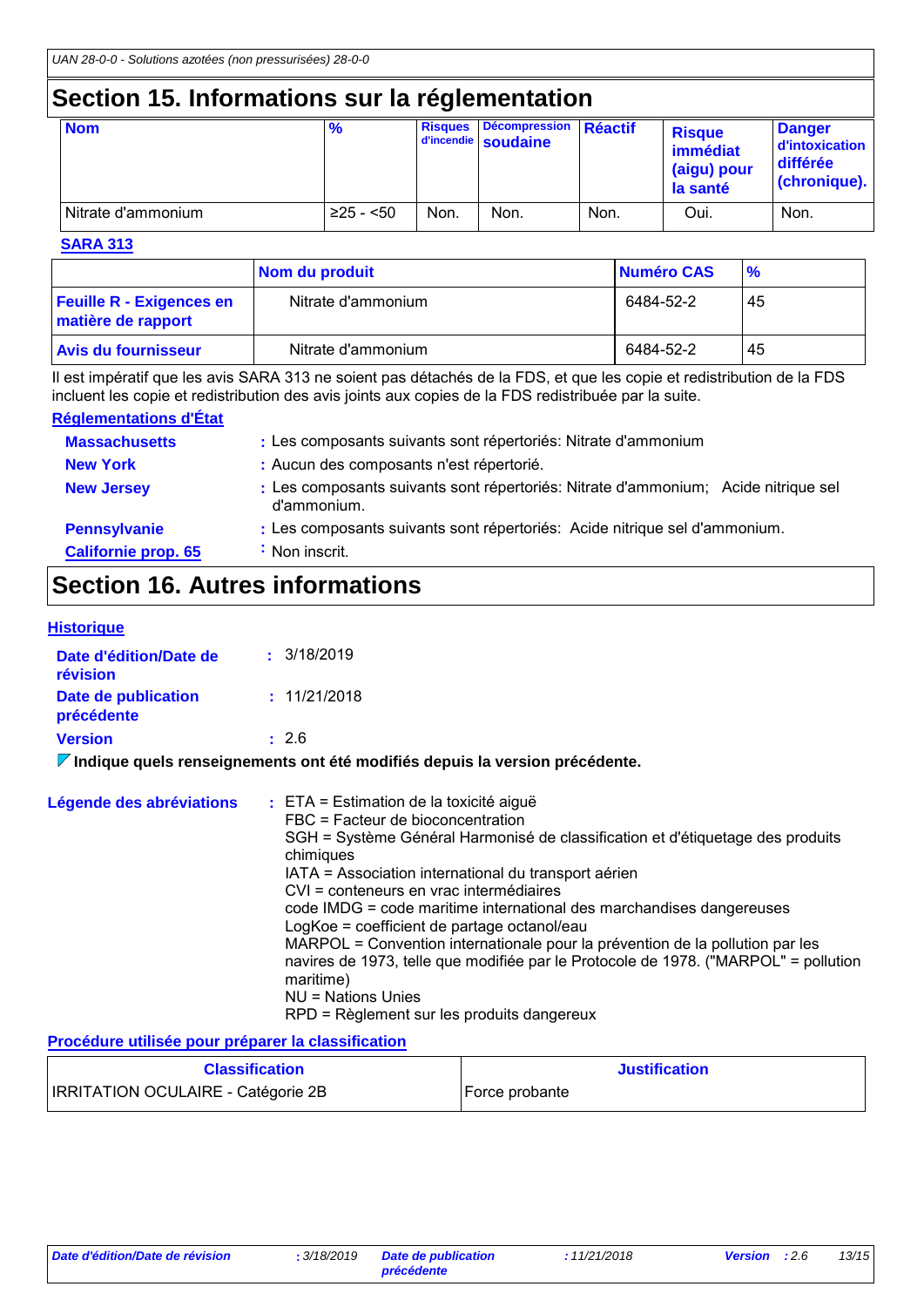### **Section 16. Autres informations**

| <b>Références</b><br>Règlement sur le transport des marchandises dangereuses, édition courante au<br>moment de la préparation du F.S., Transports Canada; |  |
|-----------------------------------------------------------------------------------------------------------------------------------------------------------|--|
| Loi sur les produits dangereux et du Règlement, la révision courante au moment de                                                                         |  |
| la préparation du F.S., Santé Canada;                                                                                                                     |  |
| Loi canadienne sur la protection de l'environnement (1999) et du Règlement sur les                                                                        |  |
| renseignements concernant les substances nouvelles, La Liste Intérieure des                                                                               |  |
| Substances, la révision courante au moment de la préparation du F.S.,                                                                                     |  |
| Environnement Canada;                                                                                                                                     |  |
| 29 CFR Part 1910, la révision courante au moment de la préparation du F.S.,                                                                               |  |
| Administration de la Sécurité et de la Santé au Travail;                                                                                                  |  |
| 40 CFR Parties 1 à 799, la révision courante au moment de la préparation du F.S.,                                                                         |  |
| Agence de Protection de l'Environnement des États Unis;                                                                                                   |  |
| 49 CFR Parties 1 à 199, la révision courante au moment de la préparation du F.S.,                                                                         |  |
| Département des Transport des États Unis;                                                                                                                 |  |
| Norme officielle mexicaine NOM-018-STPS-2015, Système harmonisé pour                                                                                      |  |
| l'identification et la communication des dangers et des risques par des produits                                                                          |  |
| chimiques dangereux en milieu de travail;                                                                                                                 |  |
| Norme officielle mexicaine NOM-010-STPS-2014, Agents chimiques contaminants                                                                               |  |
| du milieu de travail - Reconnaissance, évaluation et contrôle                                                                                             |  |
| Norme officielle mexicaine NOM-002-SCT / 2011 Norme Officielle Mexicaine, Liste                                                                           |  |
| des plus couramment transportés substances et matières dangereuses;                                                                                       |  |
| Des valeurs limites d'exposition (TLV) de la Conférence américaine des hygiénistes                                                                        |  |
| industriels gouvernementaux (ACGIH), édition courante à la moment de la                                                                                   |  |
| préparation du F.S.;                                                                                                                                      |  |
| NFPA 400, Association nationale de protection contre l'incendie, édition courante à<br>la moment de la préparation du F.S;                                |  |
| NFPA 704, Association nationale de protection contre l'incendie, édition courante à                                                                       |  |
| la moment de la préparation du F.S.;                                                                                                                      |  |
| Enquête données corrosion, sixième édition, 1985, Association nationale des                                                                               |  |
| ingénieurs de corrosion;                                                                                                                                  |  |
| ERG 2016, Guide des Mesures D'urgence, Département des Transport des États                                                                                |  |
| Unis, Transport Canada, et le Secrétariat des Transports et des Communications                                                                            |  |
| du Mexique                                                                                                                                                |  |
| Banque de données sur les Substances Dangereuses, la révision courante au                                                                                 |  |
| moment de la préparation du F.S, Bibliothèque nationale de médecine, Bethesda,                                                                            |  |
| Maryland                                                                                                                                                  |  |
| Système Intégré d'Information sur les Risques, la révision courante au moment de                                                                          |  |
| la préparation du F.S, Agence de Protection de l'Environnement des États Unis,                                                                            |  |
| Washington, DC                                                                                                                                            |  |
| Guide de Poche de Dangers des Produits Chimiques, la révision courante au                                                                                 |  |
| moment de la preparation du F.S., Institut National pour la Sécurité et la Santé,                                                                         |  |
| Cincinnati, Ohio;                                                                                                                                         |  |
| Banque de données, l'Agence pour les substances toxiques et les maladies, la                                                                              |  |
| révision courante au moment de la préparation du F.S., Département de la santé et<br>des services sociaux des États Unis, Atlanta, Géorgie                |  |
| Programme national de toxicologie, Rapport sur les cancérogènes, Division de                                                                              |  |
| l'Institut national des sciences de la santé de l'environnement, Research Triangle                                                                        |  |
| Park, Caroline du Nord.                                                                                                                                   |  |
| RTECS. Institut national pour la sécurité et la santé, Cincinnati, Ohio                                                                                   |  |
| Code des règlements de la Californie, Titre 27, Div 4, Chapitre 1, Proposition 65, 30                                                                     |  |
| août 2018 revu et mises à jour actuelles                                                                                                                  |  |
| Produit Toxicologie Résultats de l'évaluation, l'Institut d'engrais, Washington, DC,                                                                      |  |
| 2003                                                                                                                                                      |  |
|                                                                                                                                                           |  |
| <b>Avis au lecteur</b><br>AVERTISSEMENT ET LIMITATION DE RESPONSABILITE                                                                                   |  |

**Les informations et recommandations contenues dans cette fiche signaletique («SDS») ne concernent que les matières spécifiques visées dans les présentes (le «matériel») et ne concernent pas l'utilisation de ces matériaux en combinaison avec tout autre matériel ou processus. Les informations et recommandations contenues dans ce document sont considérées comme exactes et à jour à compter de la date de la présente fiche signalétique. Toutefois, les informations et recommandations sont présentées sans garantie, représentation OU DE LICENCE D'AUCUNE SORTE, EXPLICITE OU IMPLICITE, EN CE QUI CONCERNE à leur** 

*précédente*